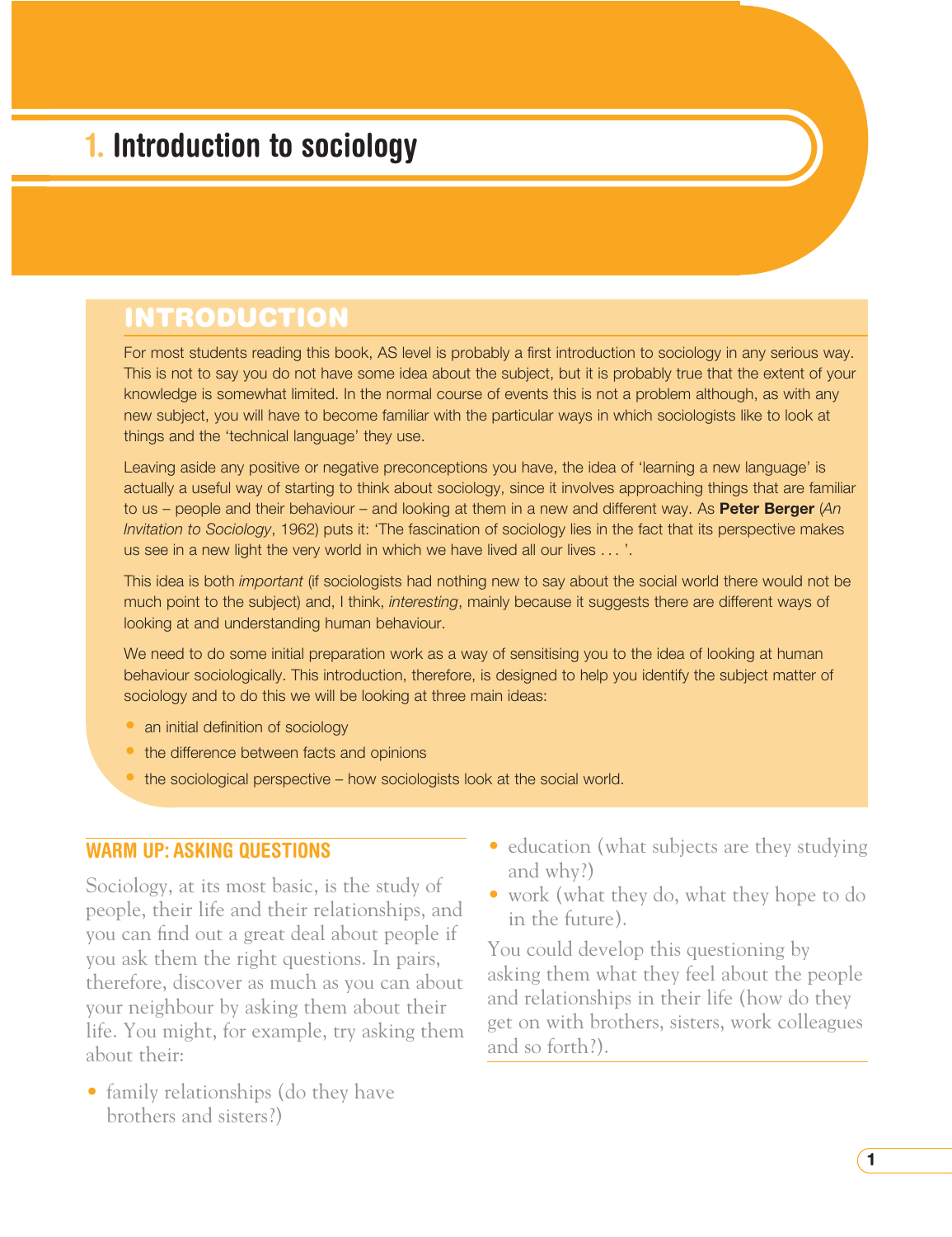



In basic terms, sociology is the study of human societies. In other words, its subject matter is both human behaviour and, most importantly, human relationships. It is usually, as you may be aware, classed as one of the social sciences along with subjects like psychology. It was largely established as a discipline in the late eighteenth century through the work of writers such as **Auguste Comte**.

As an academic *subject*, sociology developed in the late nineteenth to early twentieth centuries through the work of writers such as **Emile Durkheim**, **Max Weber** and **Talcott Parsons** (all names that, for the present, probably mean nothing to you). One name you may have heard – **Karl Marx** (1818–84) – has probably done more to stimulate interest in the subject than anyone else, even though he wrote in a period before sociology became fully established as a discipline. Sociology, therefore, has a reasonably long history of development (150–200 years), although in Britain it has only achieved prominence as an examined subject in the last 30 to 40 years.

Definitions of the subject are not hard to come by, although for our purposes we can restrict ourselves to just a couple to give you some idea about what sociologists study and, equally importantly, how they study it.

**• What sociologists study**: A useful starting point is **George Ritzer's** (*Sociology:*

*Experiencing a Changing Society*, 1979) observation that: 'Sociology is the study of individuals in a social setting that includes groups, organisations, cultures and societies. Sociologists study the interrelationships between individuals, organisations, cultures and societies'.

In this respect, sociology involves studying human beings (which you probably knew) and, perhaps more importantly, their *patterns of behaviour* (which you may not have thought about). To do this, we focus on the relationships people form and how these connect to each other. In other words, the focus of the sociologist's attention is group behaviour and, more specifically, how our membership of social groups (such as families, friends and schools) impacts on individual behaviour.

**• How sociologists study behaviour: Barry Sugarman** (*Sociology*, 1968) suggests: 'Sociology is the *objective* study of human behaviour in so far as it is affected by the fact that people live in groups.'

For the moment, the idea of **objectivity** can be taken to mean that sociologists try to create factual knowledge, rather than knowledge based on opinion and, in this respect, sociologists – as they study group behaviour and relationships – try to avoid personal bias intruding into their research. To achieve this, they try to be *systematic* in their study of people's behaviour. This means that when collecting information about behaviour, sociologists use research methods (questionnaires, observations, experiments etc.) governed by certain **rules of evidence** – rules which tell sociologists how to go about the task of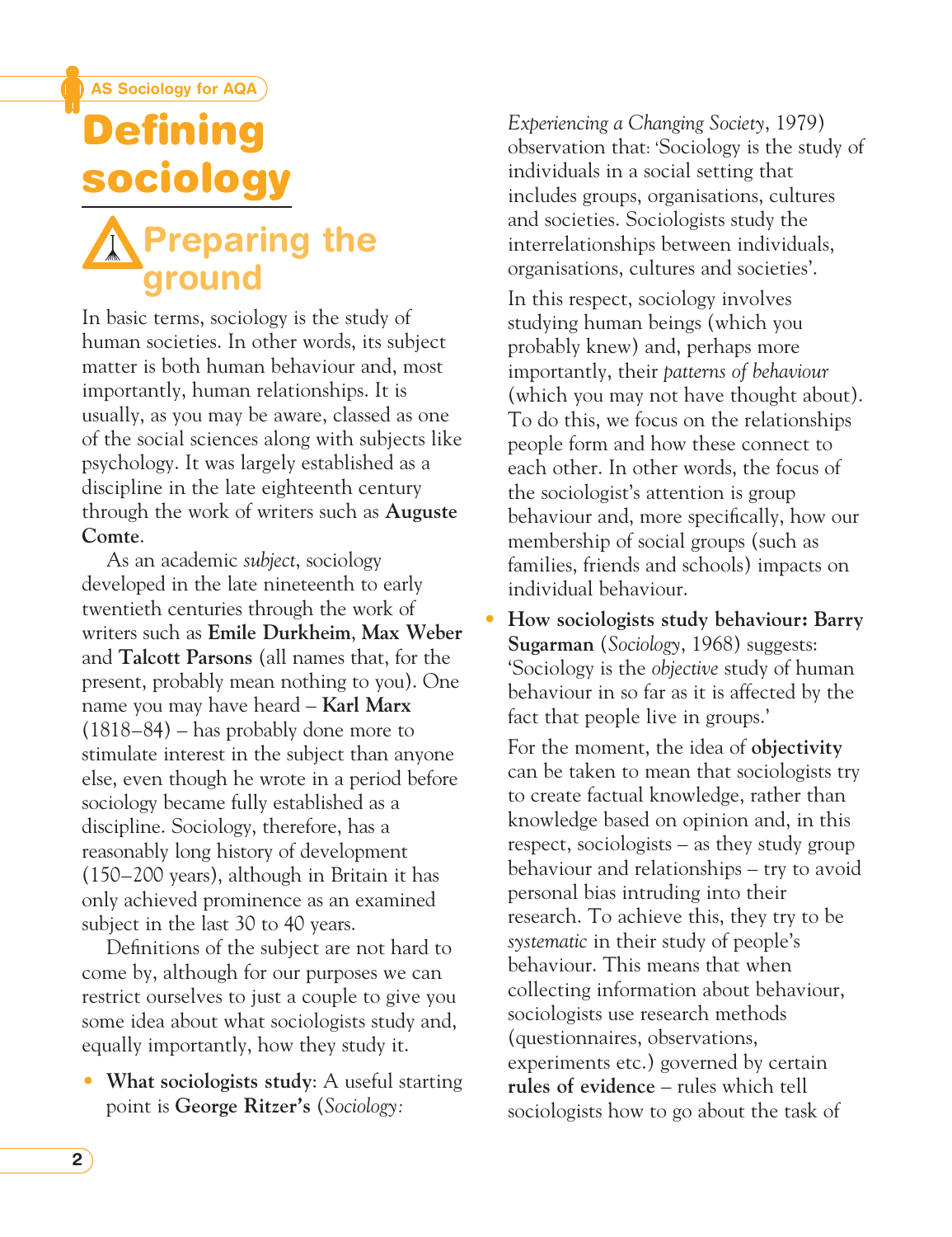collecting and making sense of evidence. One example of this is that a sociologist will try to *test* their ideas in some way, rather than simply assuming something is either true or false.

Concepts of 'truth' and 'falsity' are always significant for many reasons, not the least being that sociologists – like most people – want the information they produce to be considered true. Assessing these concepts is, as we will consider at various points in this course, not always simple and straightforward, but for the moment we just need to consider the distinction between two types of information closely related to these ideas, namely **facts** and **opinions**.

**• Facts** are things that are true, regardless of whether or not we would like them to be true. For example, it is a fact that AS Sociology courses currently involve public examinations; you may not like this fact but if you want to achieve an AS Sociology qualification you will have to sit exams to determine your final grade.

One major characteristic of factual knowledge, as I have suggested, is that it is considered true because we have tried to test it in some way (for example, through observing something over time) and found we cannot prove it false. This is a nice though initially somewhat confusing distinction that will be increasingly useful as your course develops. For example, I have observed various Advanced Level Sociology courses over time and found it to be true that there is always an examination of some kind involved. This is not to say facts are true for all time (in the future, sociology grades may not be awarded on the bases of tests) but, given certain

specified conditions, a fact is a statement that is true while those conditions apply.

**• Opinions** on the other hand can be generally defined as ideas that may or may not be factual or true. An opinion, in this respect, is simply a statement we make that we believe to be true (or not as the case may be), regardless of whether or not we have any evidence to support it. For example, I may hold the opinion that I am the most intelligent person in the world, but the only way to assess the truth or falsity of this opinion is to test it.

The main purpose of this little detour from the path of sociological enlightenment is to suggest sociologists try to create factual knowledge about human behaviour. That is, we try (not always successfully it has to be said) to produce statements about human relationships that are not only true, but demonstrably true – in other words, we are able to demonstrate such statements are not false on the basis of testing and evidence.

At A-level it is necessary – but unfortunately not sufficient – for students to both separate facts from opinions and be able to demonstrate a sound knowledge of these facts. Sociology, at this level, is not a simple memory test ('If I can memorise enough facts I will pass the course'), but clearly factual knowledge is very important.

Sociologists, however, are not simply interested in facts for their own sake; rather, we are (possibly more) interested in how facts are produced. In other words, how is factual knowledge created? The deceptively simple answer is that factual sociological knowledge is created by asking **theoretical questions**. Theory, for our purpose here, is something that explains the relationship between two or more things. For example, it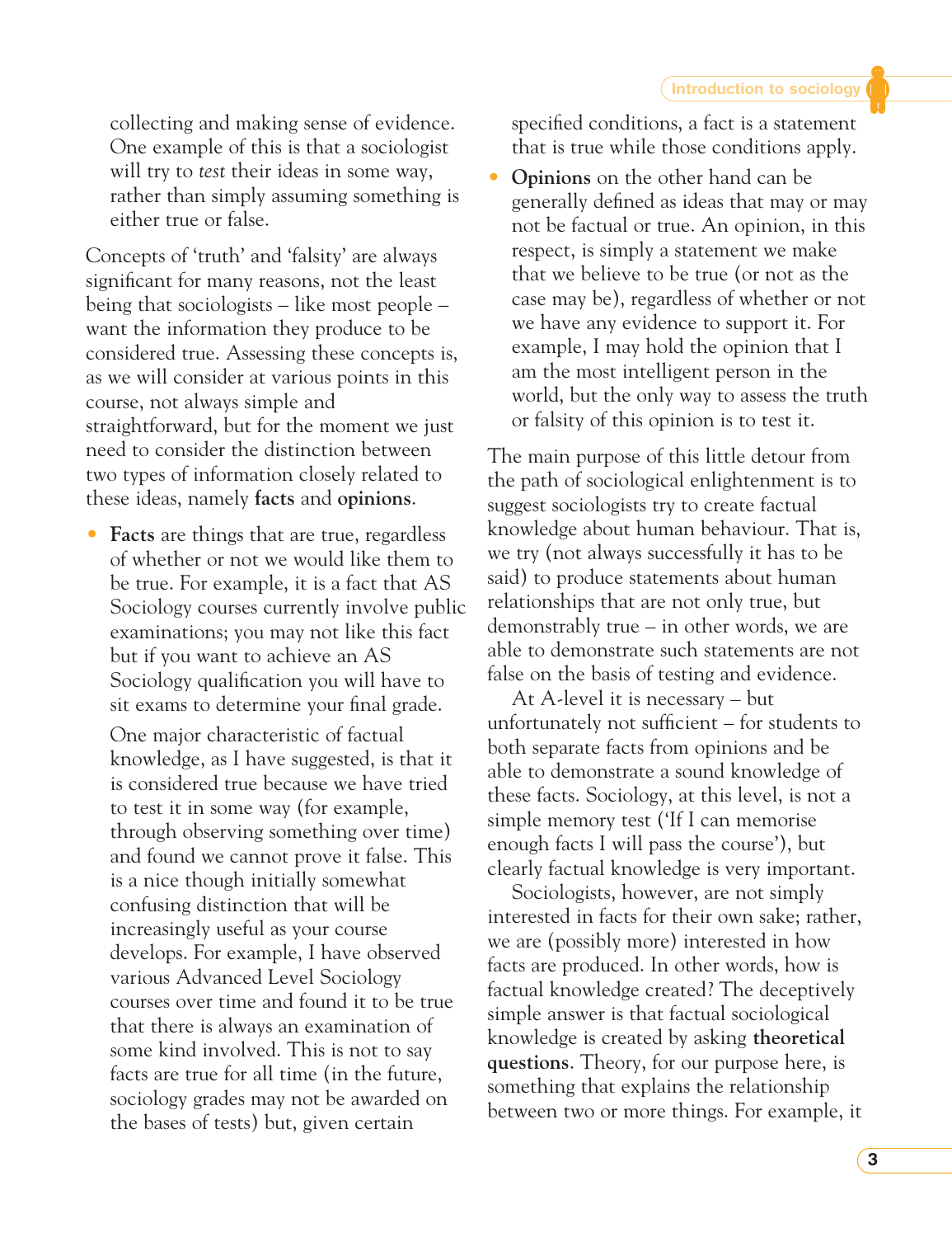is a fact that in 1995 approximately 160,000 marriages in Britain ended in divorce. Sociologically, we would like to know why this happens – what are the causes of divorce?

We can only explain facts by constructing possible explanations (theories) and then testing our theory against other, known, facts (or 'reality' as we sometimes like to call it). For example, a very basic theory in this instance might be that 'If a man and a woman are both in their teens when they marry, they are more likely to divorce' (something that, statistically, happens to be true).

# **Digging deeper**

So far we have looked at a couple of basic definitions of sociology, in terms of what sociologists study and how they study it. Before we move on to look at some important introductory sociological concepts, we need to step back for a moment to consider some of the basic beliefs shared by most sociologists.

### **Basic beliefs**

Sociologists, like any social group, share a number of beliefs about the enterprise in which they are engaged (which, for those of you with very short memories, is to understand human behaviour). This is not to say sociologists are a group of like-minded individuals, always in complete agreement with each other; on the contrary, sociologists rarely agree with each other – but that is a story we will develop throughout this book. However, it is true that to be a sociologist means to subscribe to a set of principles that govern our basic outlook on 'Life, the Universe and, indeed,

almost Everything' to paraphrase **Douglas Adams** (*The Hitchhiker's Guide to the Galaxy*, 1979). In other words, if you do not or cannot agree with any of the following then, at best, you are going to find sociology difficult and, at worst, very frustrating indeed. Let us begin, therefore, by noting the following basic beliefs.

- **• Human beings are social animals**: Not a particularly controversial opening statement, but one that needs to be noted. Sociology stems from the idea that 'the human animal' lives, works and plays in groups and this group behaviour involves the requirement to cooperate with others to produce the social world in which we live.
- **• Human beings belong to social groups**: To understand human behaviour we focus on the groups to which people belong. This follows from the above in the sense that, if people form social groups (such as a family), it makes sense to examine and try to understand how these groups influence our behaviour. You might, for example, like to briefly reflect on how your family or friends have influenced your personal development (or, then again, you might not – we will need, at various points, to think about how the choices we make affect both our own behaviour and that of the people around us).
- **• Human beings learn**: A fundamental idea for sociologists is that social behaviour is learned, not instinctive. This, of course, is a rather more controversial statement (for reasons we will develop in a moment), but it expresses the basic sociological belief that there is nothing in our biological or genetic make-up that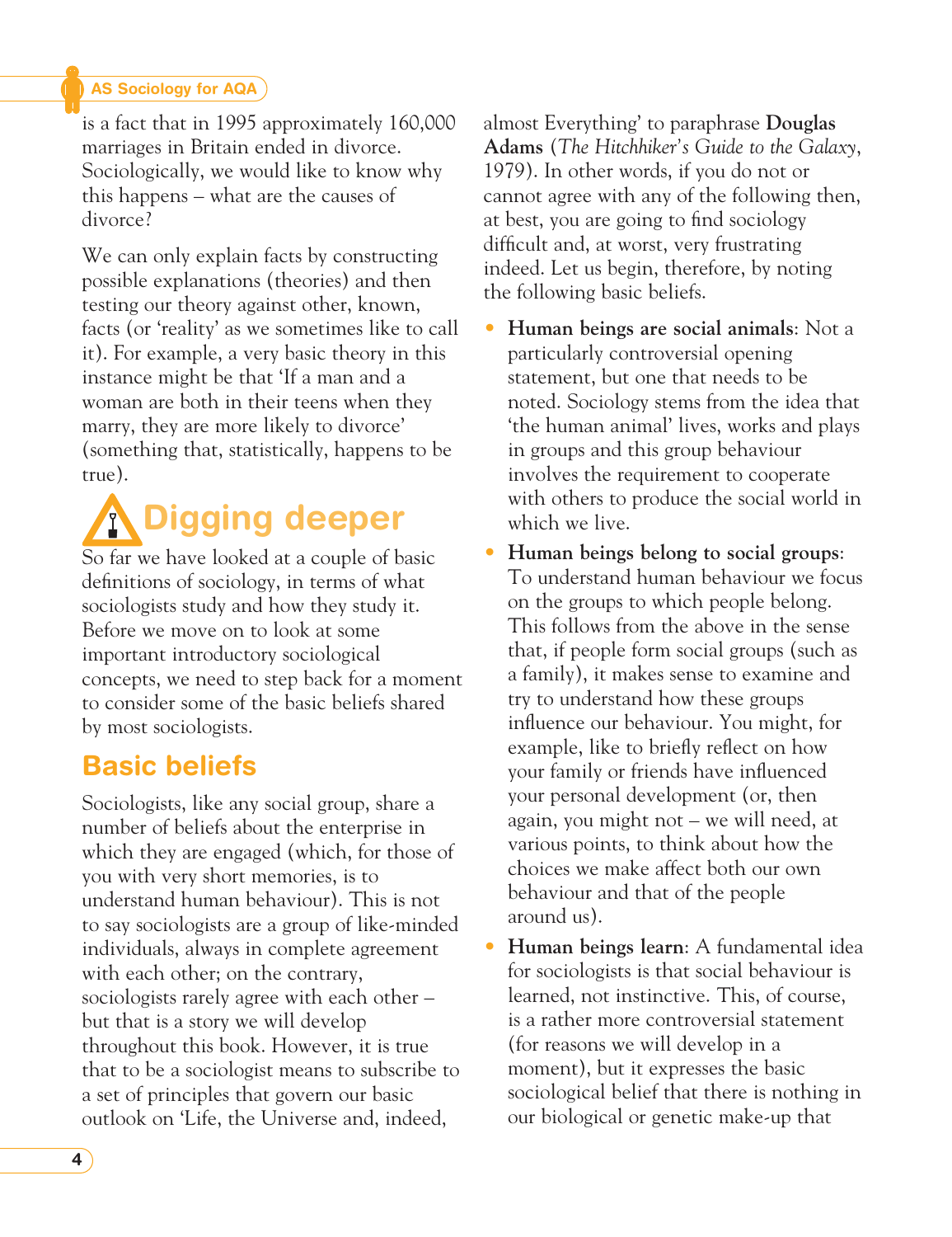forces us to behave in particular ways (to be, for example, selfish, aggressive or caring – to mention just three of my many human characteristics).

This is not to say human biology and genes are unimportant; you only have to look around to see they are – as a species, human beings are, for example, genetically different from cats and we are all, in various significant and insignificant ways, biologically different from each other. However, in terms of the relative influence on our behaviour, 'learning' is considered the most important for sociologists.

It is important you understand and, to some extent, accept these ideas and, in order to encourage such acceptance, we can briefly outline some of the reasons why sociologists see social behaviour as **learned behaviour.** Although it is not a particularly hard concept to grasp, one difficulty students tend to have at the start of a course is overcoming a lurking belief that, deep down, human behaviour really does have some sort of instinctive basis. This is not too surprising (and is really nothing to be ashamed about) given two things.

- **• Teaching**: Firstly, we tend to be taught that animal behaviour is guided by instinct (by which, for the moment, we generally mean to be some sort of genetic programming that tells animals how to behave without them having to think about such behaviour). Since people are essentially animals too, it is only a short step to believe that some – if not necessarily all – of our behaviour has a similar instinctive basis.
- **• Language**: Secondly, the concept of

instinct is frequently used in everyday language. For example, we hear or use phrases like 'The striker's instinct for goal' or 'She seemed to instinctively know they were talking about her'. This everyday usage gives the impression that instinct commonly influences behaviour and enters the realm of 'what everybody knows'. It becomes, in effect, part of our common sense store of knowledge.

### **Instinct**

To understand why sociologists often question the usefulness of thinking about human behaviour in terms of instincts, we need to be clear about its meaning. Instincts have three main features: they tell an animal, for example, *what* to do, *when* to do it and, finally, *how* to do it. To clarify these ideas, consider this example from the bird world.

- **• What**: Every year for as long as I can remember, blue tits have nested in the bird box I have so thoughtfully provided for them in my garden (except, I should add, when my garden was being redesigned and I took the box down – they nested in my barbeque instead). This is evidence of instinctive behaviour because the adult blue tits know what they have got to do each year.
- **• When**: Aside from nesting every year, the blue tits also know at what point in the year to start nest-building, egg-laying and chick-rearing. Again, this is instinctive behaviour because it does not have to be taught or learned – they just seem to know when to start nesting.
- **• How**: Without fail, these birds build exactly the same sort of nest each year (a single-storey 'everyone-in-it-together'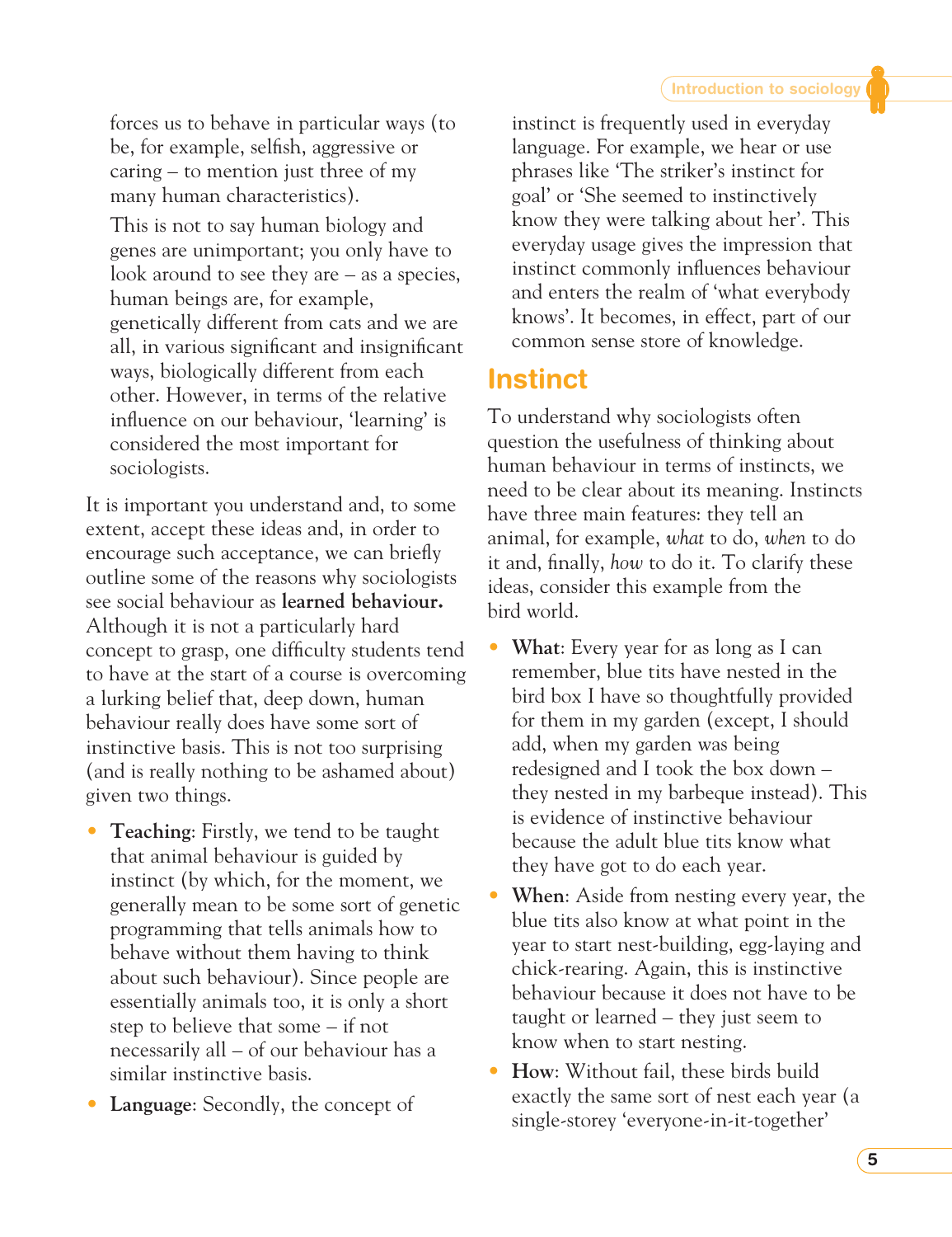affair). This, yet again, is instinctive behaviour because the adult birds have no choice in the matter – they build the type of nest they have been genetically programmed to build.

In terms of the above, human beings do not behave instinctively in the way we understand some animals or birds to. However, we can qualify this slightly by noting a further concept, frequently confused with the idea of instinct, namely **biological drives**. These are things that are biologically desirable or necessary, examples of which might include eating and sleeping. We should note that even though such drives are part of our biological make-up, they can be regulated though our social experiences (in other words, we may exercise some degree of choice about when and how we do them). Eating, for example, can be regulated through dieting, and sleep patterns can be fairly easily adjusted, depending on social circumstances.

### **WARM UP: INSTINCTIVE BEHAVIOUR?**

In the following exercise we are going to test whether or not it is possible to identify human instincts. As you may imagine (given what you have just read), this is not very likely; nevertheless, it is a useful exercise, not simply to test this idea, but also because it leads into the main part of this chapter, a discussion of learned behaviour.

Firstly, make sure you understand the concepts of *instinct* and *biological drives* and the difference between them.

Secondly, make a list of anything you think could conceivably be instinctive human behaviour (for example eating or sleeping, crime, looking after children).

Next, remove from your list any biological drives.

Finally, for each of the remaining things on your list, remove it if we have a *choice* about whether or not to do it – which will put paid to things like crime (many people never break the law) and looking after children (many people choose to remain childless, or they employ other people to look after their children).

You should be left with a suspiciously blank list – and if it is not blank then you have either cheated, have a chronic inability to follow simple instructions or have listed things that are too trivial to have any real impact on people's behaviour).

Before we start to look at sociological ideas about learned behaviour, we can note that sociologists are sceptical about the idea of instinct as the basis for human behaviour, for three main reasons.

- **• Choice**: Instincts, by definition, involve a lack of choice (their purpose, after all, is to create order by explicitly removing choice from the agenda). Human behaviour, on the other hand, involves an almost limitless set of choices, some of which are fairly banal ('Should I do my sociology homework or watch TV?') and some of which are not ('Should I buy this very interesting book or steal it from the bookshop?').
- **• Diversity** of our behaviour: One of the fascinations of sociology is the fact different people develop different (or diverse) ways of doing things. If human behaviour was simply based on instinct, we would expect to see much the same sort of behaviour wherever we were in the world – and while there are, as we will see, many similarities and continuities in human behaviour, there is also a vast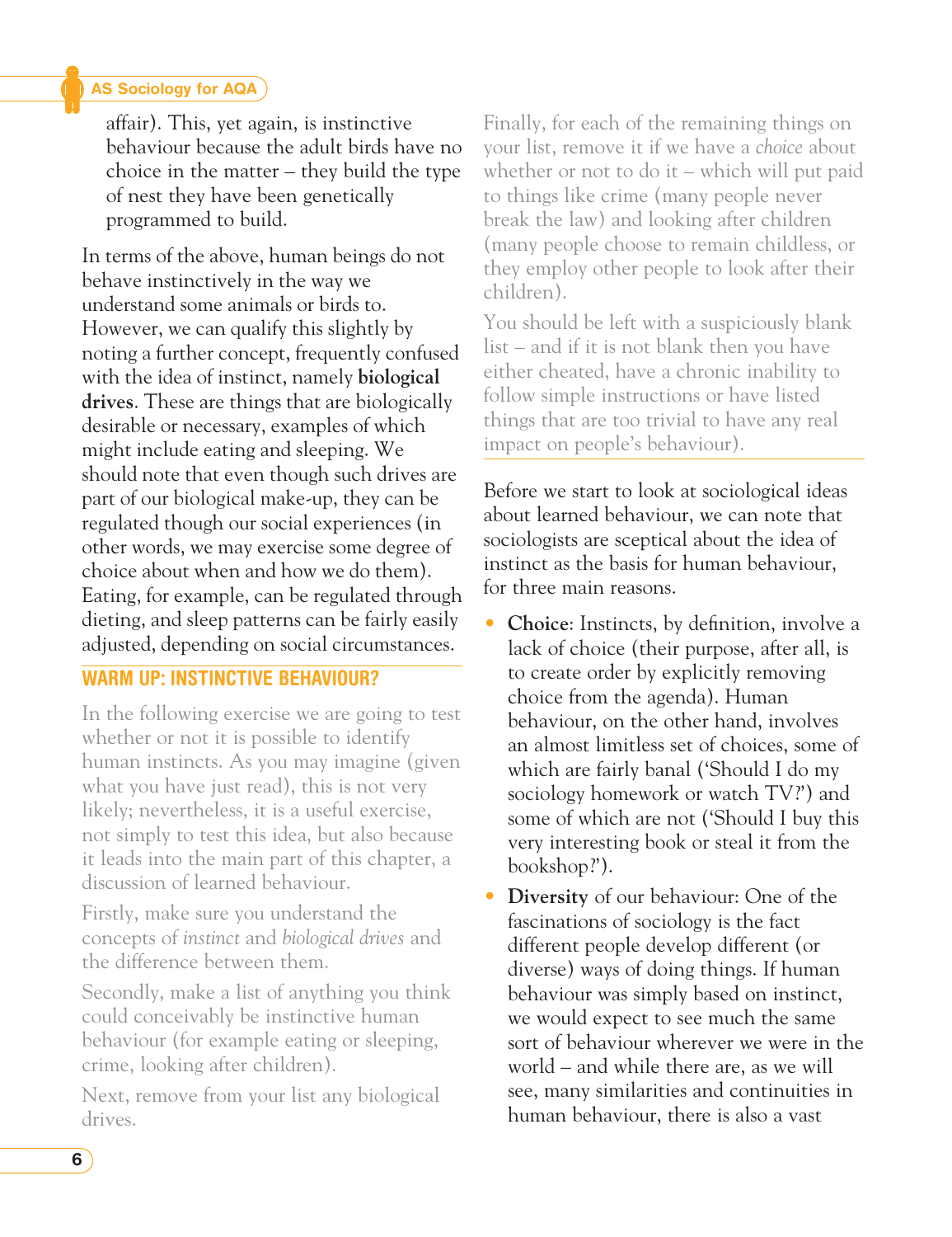range of differences that stem from our ability to make choices.

**• Adaptation**: We live in a vast and complex world, one that seems to change increasingly rapidly. People have to be able to adapt to changes in their world and instinctive behaviour is, by its very nature, not well-suited to change.

Having suggested our behaviour is based on experience rather than instinct, what we need to do next is look at how sociologists consider social behaviour to be a learned process.

# **Learned behaviour**



The first point to note is that if behaviour is learned, it follows it must also be taught – which leads to the idea that our membership of social groups is the initial

key to understanding behaviour sociologically. We need, therefore, to understand the concept of a social group and how belonging to groups affects our behaviour. As you probably appreciate, there are various types of social group we can identify, such as:

- **• Family groups**, consisting of people related to each other through **kinship** (a direct biological relationship – such as mother and daughter) or **affinity** (their relationship is by marriage or some other living arrangement).
- **• Educational groups**, which could include people studying together in the same school/college or class.
- **• Work groups** people who do the same type of job, for example.
- **• Peer groups***,* consisting of people of roughly the same age (teenagers, for example) who share a number of common interests, such as music and fashion.

Our individual lives, therefore, are surrounded by social groups – some of which we actively join and others which we may

## **Growing it yourself: social groups and their effects**

Identify a group to which you belong (if done as a class, split into small groups, and each group identify a different social group). Examples of groups you could use are: family, education, work, friends and peers. Draw a table such as the one below and provide examples that answer the two questions (I've given you a couple of examples to get you started).

| <b>Group</b> | How has my behaviour been<br>shaped by this group? | How has the behaviour of group<br>members been shaped by my<br>behaviour? |
|--------------|----------------------------------------------------|---------------------------------------------------------------------------|
| School class | I sit quietly and listen                           | I am a style icon – they look to me<br>for fashion advice                 |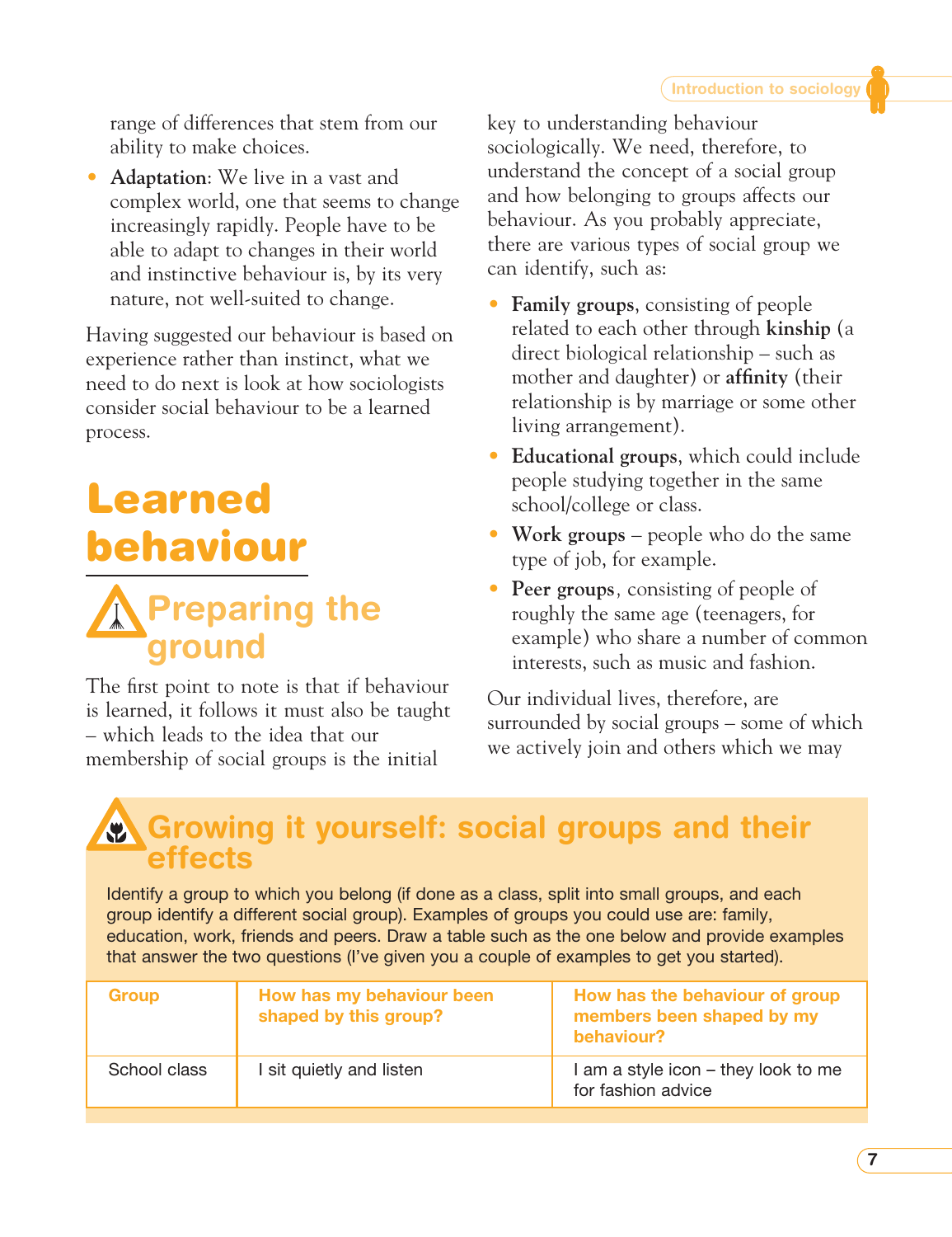merely observe. Their significance to us, however, needs to be considered in terms of how membership of these groups affects two things:

- how we think about the social world (our personal 'sociological perspective')
- how we behave in other words, how our behaviour is both learned from and shaped by the behaviour of others.

This exercise will have demonstrated two things: firstly, that we all belong to a wide variety of social groups and these groups shape our behaviour in some way; and secondly, as a member of these groups we are involved in shaping the behaviour of others.

In other words, this is a two-way process – my behaviour towards you affects your behaviour towards me which, in turn, affects how I behave towards you. The significance of this idea, if it is not immediately apparent, will be made clear in a moment. However, rather than explore these ideas further now, what we need to do is to briefly examine one of the largest groups to which we all belong, namely a **society**. This is useful for a couple reasons.

- **• Common behaviour**: Membership of a society is something we have in common – we are all aware (because we have been taught such awareness) that we live in a particular society. Since it is a familiar concept to us, we should already have some basic idea about what it involves.
- **• Sociological problems**: Examining this idea will help us understand some of the problems sociologists face in their study of social behaviour, mainly because, as we will see, it is not easy to pin down exactly what we mean by the 'thing' (society) we are supposed to be studying.

When we think about the concept of a 'society' we tend to characterise it in terms of ideas like:

- **• Geographical area**, which is marked by either a physical border (such as a river), or a symbolic border (for example, an imaginary line marking where one society ends and another begins).
- **• System of government**, which may involve things like a monarchy, parliament and civil service, for example.
- **• Language**, **customs** and **traditions** which people within a society share (speaking the same language, for example, or celebrating a particular religious festival).
- **• Identity**: we develop an awareness that 'our society' is different from other societies and 'We', in turn, consider ourselves different from 'Them' (for example, the English may see themselves as different from French or American people).
- **• Culture**: What we are starting to develop, in very general terms, are ideas about distinctive 'way of life' characteristics of different societies. This concept is one to which we will necessarily return in a moment, since it involves the need to learn certain things.

# **Digging deeper**

One of the problems sociologists have is that the 'thing' we want to study doesn't have a physical existence. 'Society', in other words, cannot be sensed – seen, smelt, touched, tasted or heard. This, as you might expect, creates a couple of immediate problems.

**• Arguments**: Our inability to point to something solid and say, 'This is society'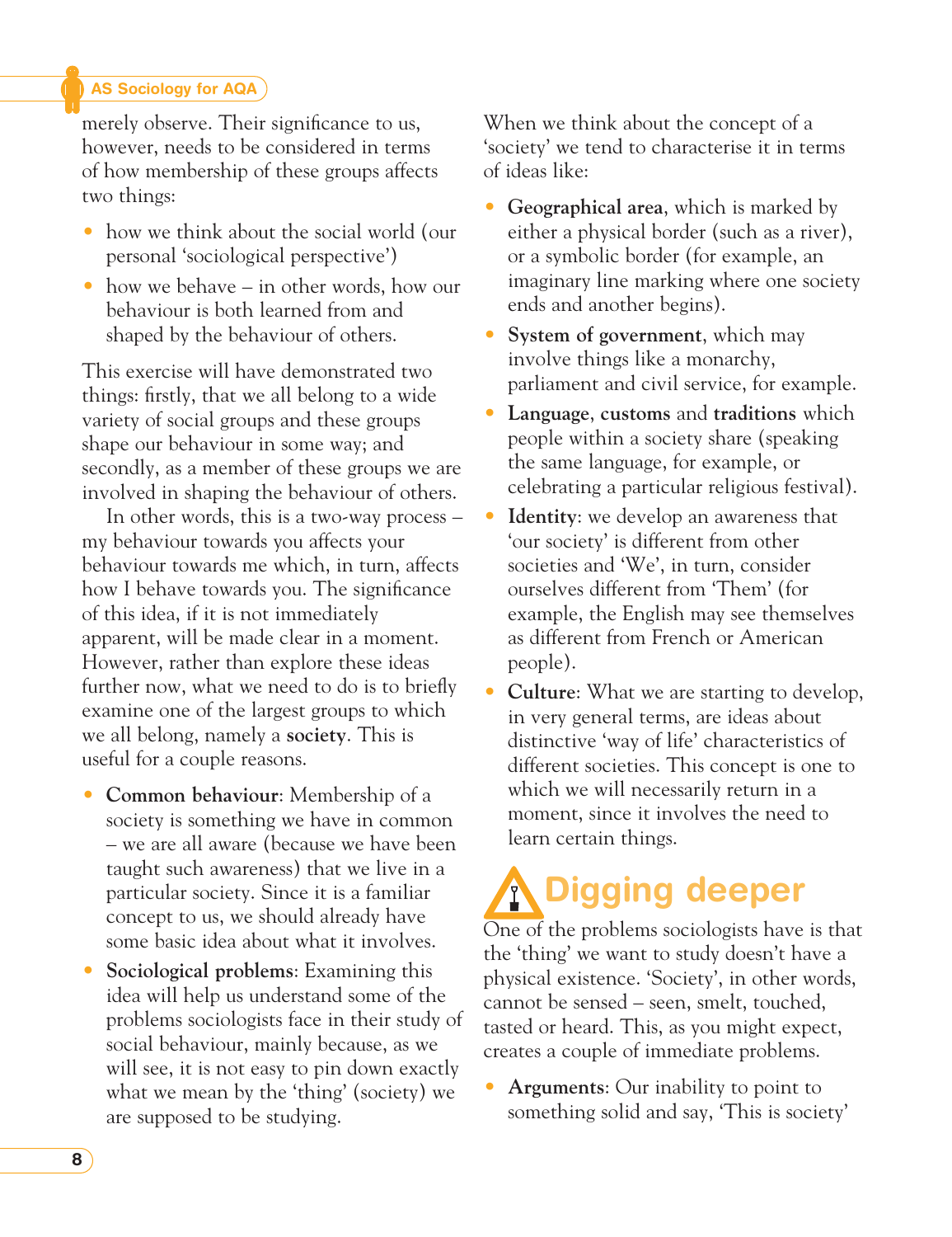means sociologists have developed different opinions about the nature of society – how it's organised or how it affects our behaviour, for example. In addition, not all sociologists agree about how to define 'society' or, indeed, how it can be studied.

**• Knowledge**: Sociologists are often accused of not being 'real' scientists (such as physicists, for example). Whether this matters probably depends on how important you consider this status to be. However, it does tend to mean the value of sociological knowledge is generally downgraded, mainly because sociologists seem incapable of *predicting* human behaviour. Whether this 'unpredictability' is a quality of sociology or of human behaviour is a matter for debate.

For the moment, we can note that there are plenty of things in the natural world that can be studied without the scientist being able to see them. Gravity, electricity, radiation and oxygen, for example, are all things we know exist, but they are not things you could easily pick up and physically examine.

The important point here, therefore, is that we know these things exist (or, if you prefer, we can *theorise* their existence) not because we can physically sense them but because we can feel their effects. This is an important idea because it gets us thinking about something like society in terms of it being a *force*, rather than a physical object – in the same way that gravity is a force rather than an 'object'. We can't see it, but we know it's there because we feel its effect. In a similar way, if we think about society as an invisible force, it should be possible to study its effects and, by so doing, demonstrate its existence.

If we view society in this way, it would be helpful to think about how this force is created and, to do this, we can use the idea of society as an **imagined community**. **Benedict Anderson** (*Imagined Communities: Reflections on the Origin and Spread of Nationalism*, 1983), for example, argues that society 'is imagined because the members of even the smallest nation will never know most of their fellow-members, meet them, or even hear of them, yet in the minds of each lives the image of their communion.'

In other words, society exists for us in our thoughts – each of us, in some way, imagines we belong to that community we call 'our society', just as we imagine we belong to social groups (such as a family) within that society. This may seem a complex idea to grasp (especially this early in the course), but we can simplify it by thinking about how and why we imagine ourselves to be part of a community, based on the idea of relationships.

### **Relationships**

Whenever we enter into a relationship with someone – either through choice or necessity – we create an invisible *bond*. For example, when you say something like, 'That person is my friend', you recognise some kind of special relationship between the two of you. This relationship is different from the one created when you say something like, 'That person is my mother'.

There are hundreds (probably, I haven't counted them) of different social relationships we could identify. Some of these relationships are *personal* ('This is my lover') and some are *impersonal* (such as when you watch television), but the important thing is they all affect your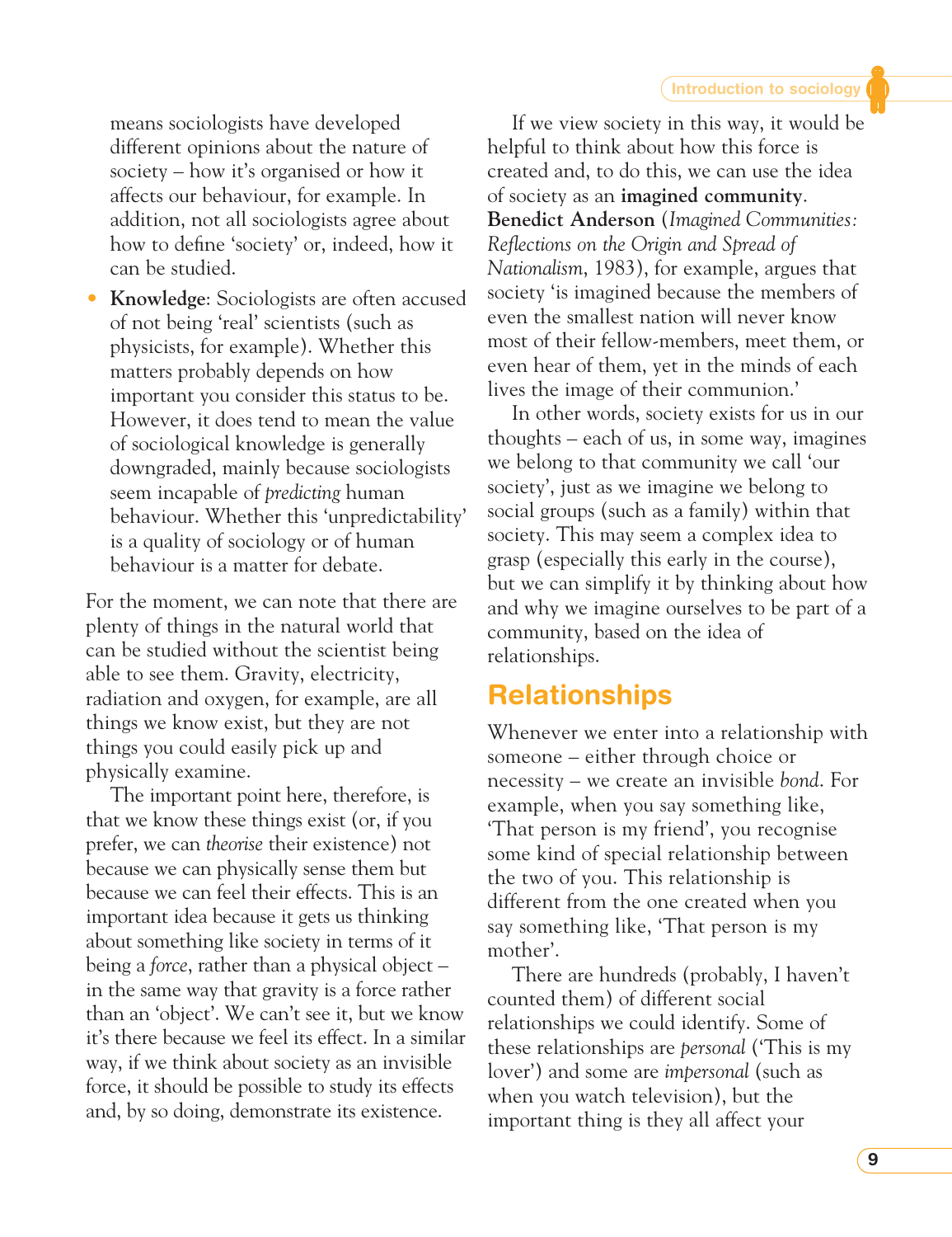behaviour in some way. You might like to think about this in terms of the way you classify the people around you – and how this classification system affects your respective behaviours.

### **Growing it yourself: classifying people**

Next time you walk around your school or college, think about the different ways you classify people and how this classification affects your behaviour towards them. To help you, think about the following classes of people and how you're expected to behave towards them:

- **•** strangers (people you don't know)
- **•** acquaintances (people you recognise, but don't really know very well)
- **•** friends
- **•** close friends
- **•** best friends

If you think about this exercise, the relationships we form are significant to us because of the **meanings** we give to them. In a way, it is as if we are involved in an elaborate game, where we convince ourselves that the relationships we form are real, in the sense of having some sort of physical existence. We can think about this in terms of **behaviour.** How would a stranger be able to identify the different types of relationship in your life? How, for example, would they know which person was your father or sister, employer or lover? The simple answer is that, merely by looking, they wouldn't. They could only guess at these relationships by the way both you and these people behave towards each other.

## **Discussion point: using your imagination**

What would happen if you imagine a relationship exists and the people around you deny that it does?

What would happen, for example, if you went up to a complete stranger and started behaving towards them as if they were your boy/girlfriend?

What should be clear from the above is that relationships and their meanings are important to us – not just on an individual level, but also in terms of the various ways we imagine our connections to other people. What we need to do next, therefore, is to explore in more detail the various ways we construct our social relationships.

## **Culture and socialisation**

## **The Preparing the ground**

In this section we can develop some of the ideas we have touched upon in relation to the idea that social behaviour is learned. In particular, we can look more closely at two central ideas, namely, *what* we learn and *how* we learn it.

As we have just seen, the idea of being born into  $-$  and living in  $-$  a society is an important one, not simply because this happens to be true (everyone is born into an existing society), but also because it suggests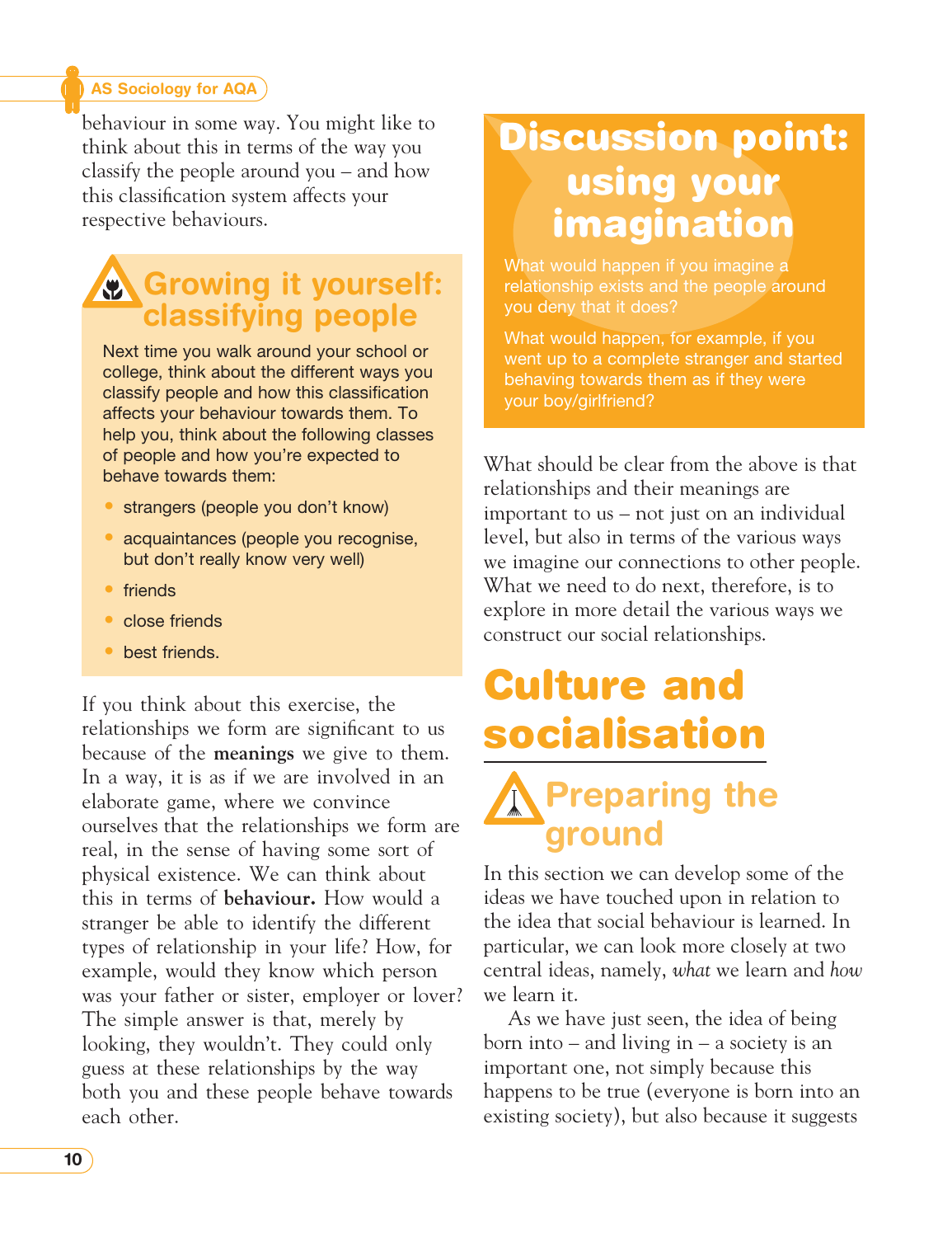'a society' involves some sort of organisation. In other words, for a society to exist it must have *order* and *stability* and for these to exist people's behaviour must display *patterns* and *regularities* – ideas we can initially understand in terms of **culture**. At its most basic, a culture is, as I have already noted, a 'way of life'. It consists, in other words, of the behaviour and beliefs that characterise people of a particular society, and we can start to explore this idea in the following exercise.

### **WARM UP: BEHAVIOUR AND BELIEFS**

This exercise involves identifying behaviours and beliefs characteristic of British culture. It can be done individually, but it is more fun if you do it as a class.

I have provided one example of behaviour and beliefs in each section to get you started. What further examples could you add to each of the categories?

In this exercise we have identified three main aspects of culture we can develop in the following way:

**• Social institutions**: We can think about 'our culture' (or indeed any culture) in terms of general patterns of behaviour

based around four different categories: politics, economics, family life and culture (which includes areas like education and religion). The technical term for these large-scale, persistent (long-term) patterns of behaviour is 'social institution' – an idea we will develop in more detail in a moment.

- **• Norms**: When we think about 'typical' forms of behaviour (such as going to school or working) we are referring to *norms* (short for 'normative' or 'normal') These can be defined as expected forms of behaviour in a given situation. For example, it might be a norm in our education system for students to sit quietly and listen when their teacher is talking to the class.
- **• Values**: When we think about beliefs associated with institutions and norms (such as the belief someone is 'innocent until proven guilty') we are expressing a *value* – a belief about the way something should be. Thus, when you catch yourself saying what you believe someone should or should not do, you are expressing your values.

| <b>Aspect of</b><br><b>Culture</b> | <b>Behaviour typical of British</b><br>culture | <b>Typical beliefs of British</b><br>culture |  |
|------------------------------------|------------------------------------------------|----------------------------------------------|--|
| <b>Politics</b>                    | Legal system $-$ law abiding                   | Fair trial                                   |  |
| Family                             | Marriage/cohabitation                          | Romantic love                                |  |
| Economic (Work)                    | Employer/employee                              | Work for money                               |  |
| Education                          | Attending school (5-16)                        | Qualifications important                     |  |
| Media                              | <b>Watching TV</b>                             | Private/public ownership                     |  |
| Religion                           | Christianity/Islam<br>Prayer                   |                                              |  |
| Science                            | Medical surgery                                | Keeping people alive as long as<br>possible  |  |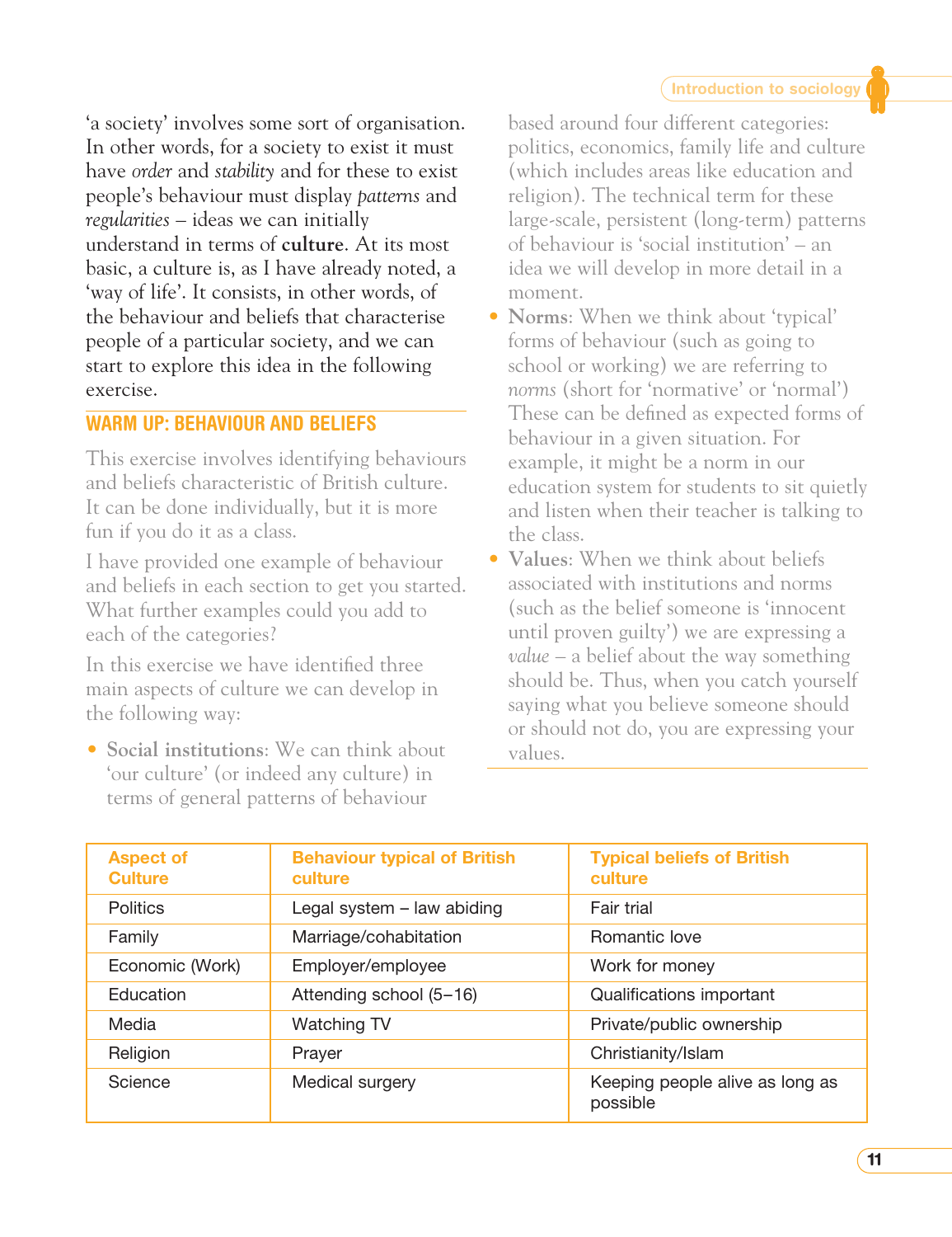# **Digging deeper**

So far we have seen that a society has a culture that consists of a combination of social institutions, norms of behaviour and values. Before we examine these ideas in more detail, however, we can dig a little deeper around the concept of culture to identify some of its most important aspects and suggest why culture (rather than instinct) is the basis for human behaviour. Let's begin, therefore, by noting that culture consists of two basic elements, **material culture** and **non-material culture**.

### **Material culture**

This aspect of culture consists of the physical objects (cars, telephones, computers, etc.) a society produces to reflect their knowledge, skills, interests and preoccupations. These objects do, of course, have meaning for the people who produce and use them, adding a further dimension to the concept of culture which we can illustrate in the following way.

If you think about a mobile phone it is fairly easy to see these two dimensions of material culture:

- **• Technology**: On the one hand, the mobile phone is an object that allows you to communicate with anyone who has access to a telephone, wherever you may be.
- **• Meaning**: On the other hand, your mobile has certain cultural meanings; it says something, in other words, about who you are.

For example, your ringtone, the functions your mobile can perform and so forth, all say something about you. Whether or not it's

## **Discussion point: cultural meaning**

Look at the picture and describe what it means to you.



**These are the very latest mobile phones from Nokia**

Now look at the following picture and describe what it means to you.



**This picture of Alan shows him using an early mobile (a word I use loosely) phone**

What do the two pictures tell us about:

- how meanings change
- how changes in technology may change the meaning of something?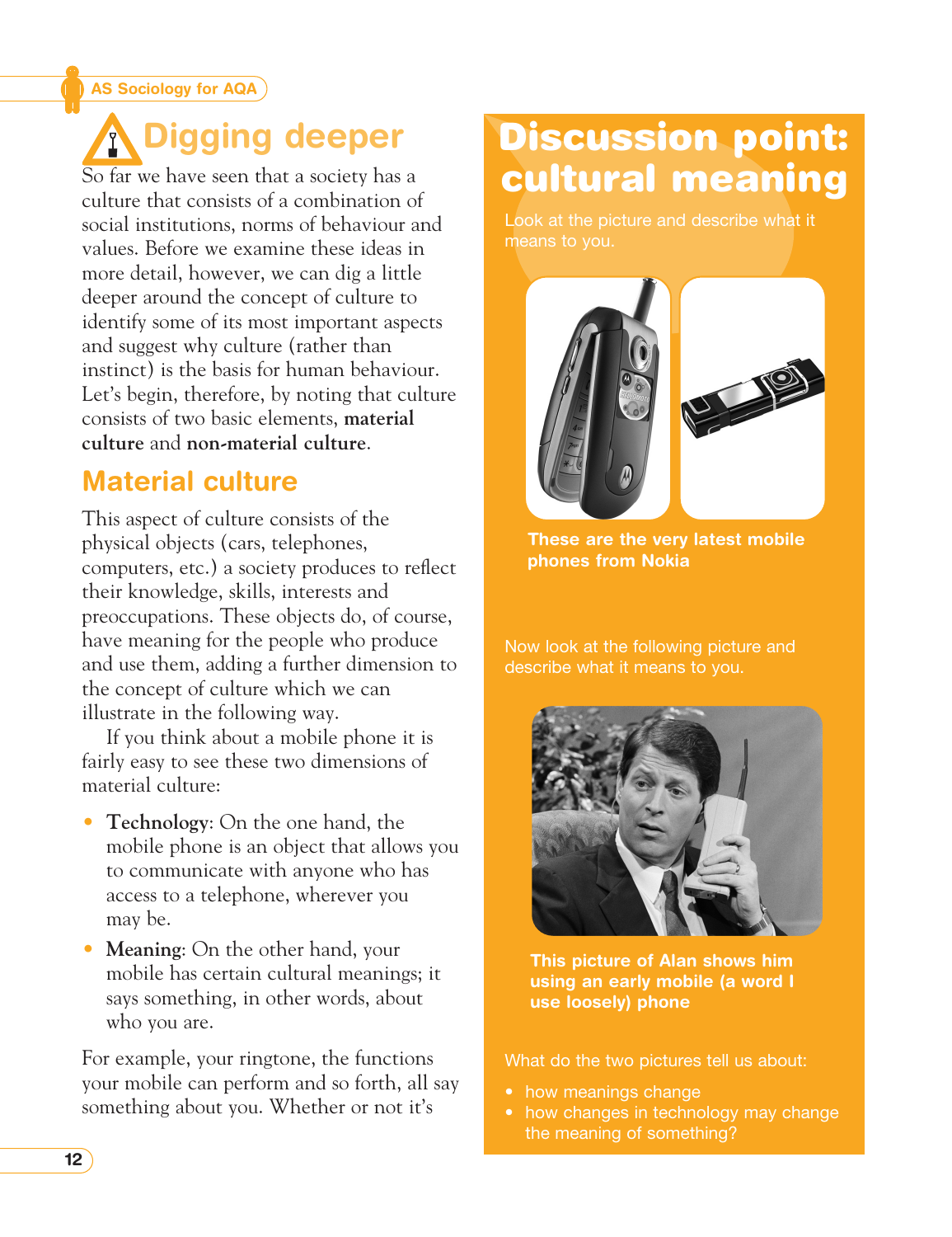what you intend them to mean is, of course, something other people will decide – perhaps that Cliff Richard ringtone you intend to be an ironic comment on popular culture is just seen as totally naff by people who have to listen to it.

The Discussion Point has started you thinking about the idea of **social status**, which involves ideas about how you are viewed by others and, most importantly, the level of respect they give you on the basis of their understanding of your status. Another aspect to status, in this particular context, is that a mobile phone is an example of a *status symbol* – an object that partly functions to tell other people something about you (which, in terms of the second picture at least, may or may not be what you intended). This, in turn, leads us to think about the concept of **function**: **Robert Merton** (*Social Theory and Social Structure*, 1957) argued that the purpose of something (its *function*) can always be considered on two levels, namely in terms of:

- **• Manifest function**, which relates to an apparent or obvious purpose (the manifest function of a mobile phone, for example, is to communicate with people)
- **• Latent function**, which involves the idea something may have a hidden or obscured purpose (for example, the idea of a mobile phone being used as a status symbol).

A further example of manifest and latent functions might be when a teacher takes the register at the start of a class. The *manifest* function of this behaviour is to see who is present and who is absent. However, this behaviour also serves a latent or hidden function – one that demonstrates to students who is in charge of the class (since only the teacher is allowed to mark the register).

## **Growing it yourself: finding functions**

In the following table I have identified some examples of behaviour in our society. In small groups, reproduce the table and suggest manifest and latent functions for the actions I have left blank.

As a class, if you have the time (and the inclination), suggest some further actions and their associated manifest and latent functions.

| <b>Action</b>                                            | <b>Manifest</b><br>function(s)        | <b>Latent</b><br>function(s)                |
|----------------------------------------------------------|---------------------------------------|---------------------------------------------|
| Taking the<br>register                                   | To see who<br>is present or<br>absent | To establish<br>authority of<br>the teacher |
| A teacher<br>standing<br>at the<br>front of<br>the class |                                       |                                             |
| Going to<br>school                                       |                                       |                                             |
| A school<br>assembly                                     |                                       |                                             |
| Wearing<br>an<br>engage-<br>ment ring                    |                                       |                                             |
| A wedding                                                |                                       |                                             |
|                                                          |                                       |                                             |

### **Non-material culture**

The second aspect of culture we can usefully note is non-material culture, which consists of the knowledge and beliefs that influence people's behaviour. For example, in our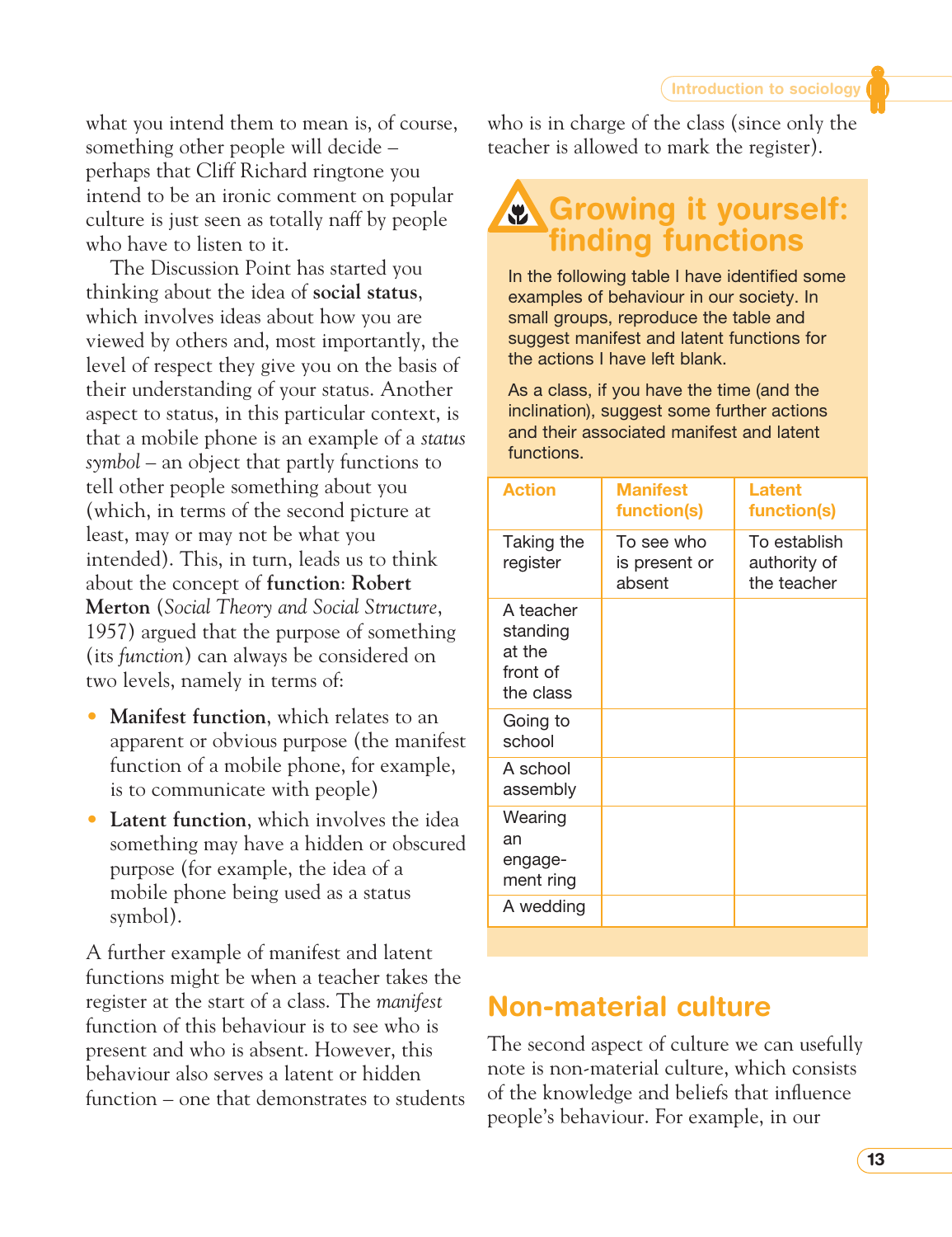culture, behaviour may be influenced by religious beliefs (if you are a Christian or a Muslim, for example, the teachings of these religions may exert a powerful influence over your behaviour) and/or scientific beliefs – your view of human biological development, for example, has probably been influenced by **Charles Darwin's** 'Theory of Evolution'.

Having outlined these two basic dimensions of culture, we can develop the concept of non-material culture further by examining a number of related ideas.

## **Roles, status, values, norms**

## **Preparing the ground**

So far we have touched on the idea of societies and cultures being characterised by certain behavioural patterns or regularities. The main question to address next, therefore, is that if we are all individuals, unique in our own small ways, and without instincts to guide us, how is it possible for these patterns of behaviour to exist?

For sociologists, the answer to this question is behaviour patterns are culturally created; that is, individual behaviours are shaped by the groups – and culture – to which we belong and with which we identify. To understand this idea, we need to introduce a couple of new concepts and revisit some we have already (briefly) met.

### **Social roles**

These are one of the main ways the 'invisible hand' of culture reaches out to influence people's behaviour. Roles are the parts we play in our relationships with others – an idea similar to that of an actor in a play. Just as an actor may play many parts during their career, each of us plays many roles during our lifetime; teacher, student, mother, son, employer and employee are just a few examples we can identify.

Roles are an important part of culture because they are the basic foundations for behaviour; without instincts to guide us we are forced to develop a sense of how we are expected to behave in particular social situations. This means that roles have some interesting features worth noting.

- **• Sharing**: A role is always played in relation to other roles. My role of teacher, for example, would be meaningless if it wasn't played out in relation to students (standing at the front of an empty classroom patiently explaining the concept of social roles would probably be interpreted as a sign of insanity).
- **• Expectations**: Because roles always involve certain expectations (I expect to teach, you expect to learn) they create a sense of order and predictability in our relationships. This is because role-play is governed by certain rules of behaviour (sometimes termed a *prescribed aspect* of a role – expectations about how you *should* behave when playing a particular role), which links to the concept of:
- **• Norms**: As I have suggested earlier, these are expected, socially acceptable ways of behaving when playing a role. For example, as a teacher, it's a norm for me to arrive on time for my classes, mainly because my students expect their classes to start on time and it would be unacceptable for me to turn-up an hour late.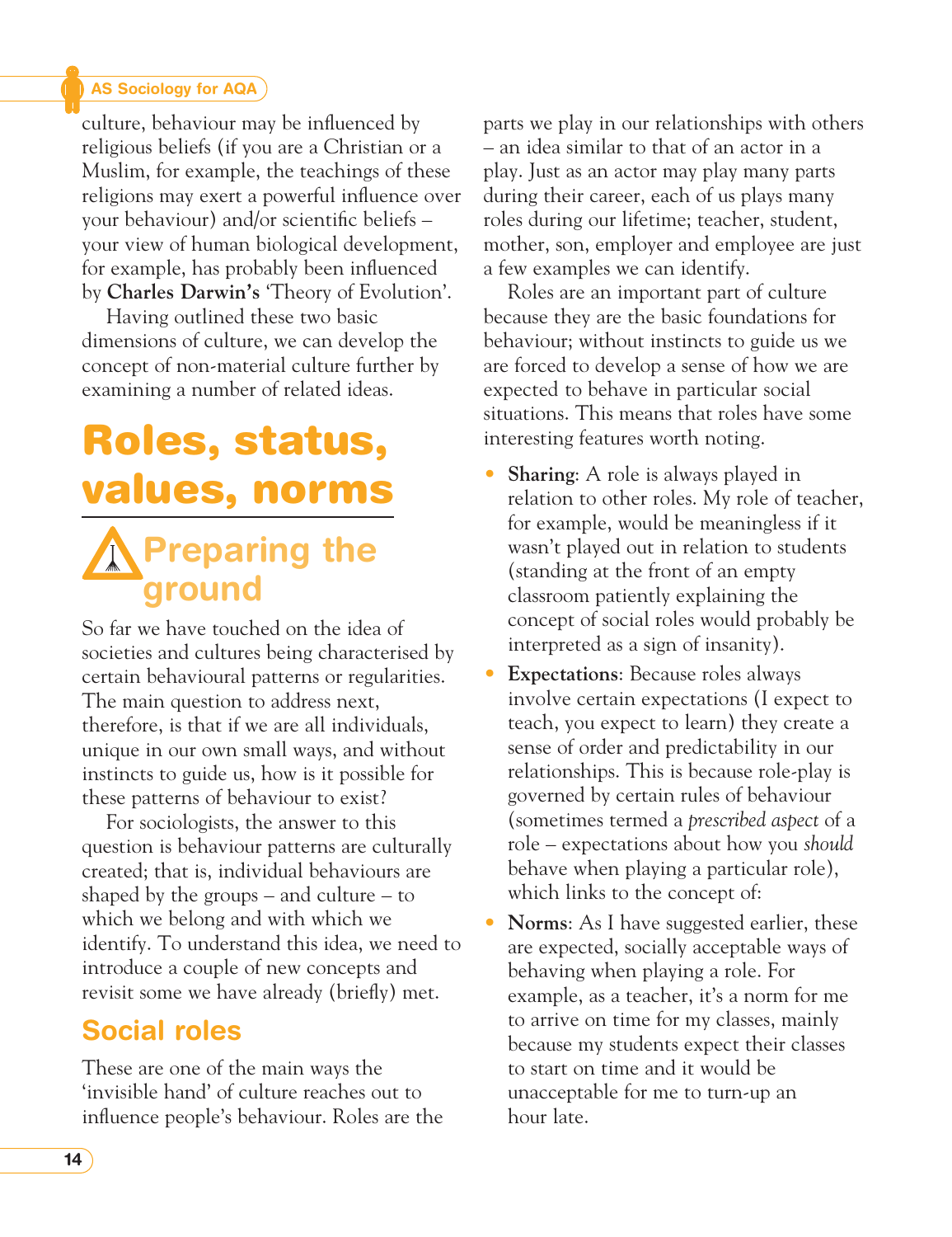Similarly, there are a variety of norms associated with the student role; I expect my students to listen to my words of wisdom, ask intelligent questions, pretend to look interested, laugh at my 'jokes' and so forth. Norms, in this respect, are *specific guidelines*, designed to govern our behaviour in various situations; they are, if you like, the basic rules of behaviour we develop and use to perform roles predictably and acceptably.

One further point to note is that norms are frequently open to negotiation; it may be possible to play the same role (such as a student) differently in different situations. For example, when attending one class the teacher may interpret their role narrowly, enforcing all kinds of rules and restrictions (working in silence, for example). However, in a different class the teacher may interpret their role very broadly, allowing their students to behave in ways unacceptable to the first teacher. This idea leads us neatly into a discussion of a related concept, that of values.

### **Values**

As we have briefly seen, values are beliefs about what is important, both to us and to society as a whole. We can, however, develop this idea by noting three further points.

**• Interpretations**: Our values influence how we interpret and play a particular role and, in turn, influence the norms we associate with that role. For example, if, when playing the role of 'father', you believe 'Children should be seen but not heard', you're not likely to bother asking your kids about where to go on holiday.

- **• General Guidelines**: If norms are specific behavioural guidelines, values provide very general behavioural guidelines. As **Thio** (*Sociology: A Brief Introduction*, 1991) puts it: 'While norms are specific rules dictating how people should act in a particular situation, values are general ideas that support the norm'.
- **• Judgements**: Values, by definition, always involve judgements about behaviour; whenever we think about – or express – the values we hold we are choosing to believe one thing rather than another.

## **Social roles**

## **Digging deeper**

The different roles we play can be neatly grouped into two main categories.

- **• Achieved**: These are roles we choose or are allowed – to play and they are 'achieved' because we have to do something to earn the right to play them (a doctor, for example, will have worked to gain the qualifications necessary to play this role). The majority of roles in our society are achieved.
- **• Ascribed**: These roles are ones we're forced to play by other, more powerful, people. For example, between the ages of 5 and 16 in Britain, the government gives everyone the *ascribed role* of 'schoolchild'. Although, in our society at least, ascribed roles tend to be in the minority, they are nevertheless still significant – think, for example, about the possible consequences of being male or female, young or old, rich or poor.

As I have suggested, role-play is a source of order and predictability in both our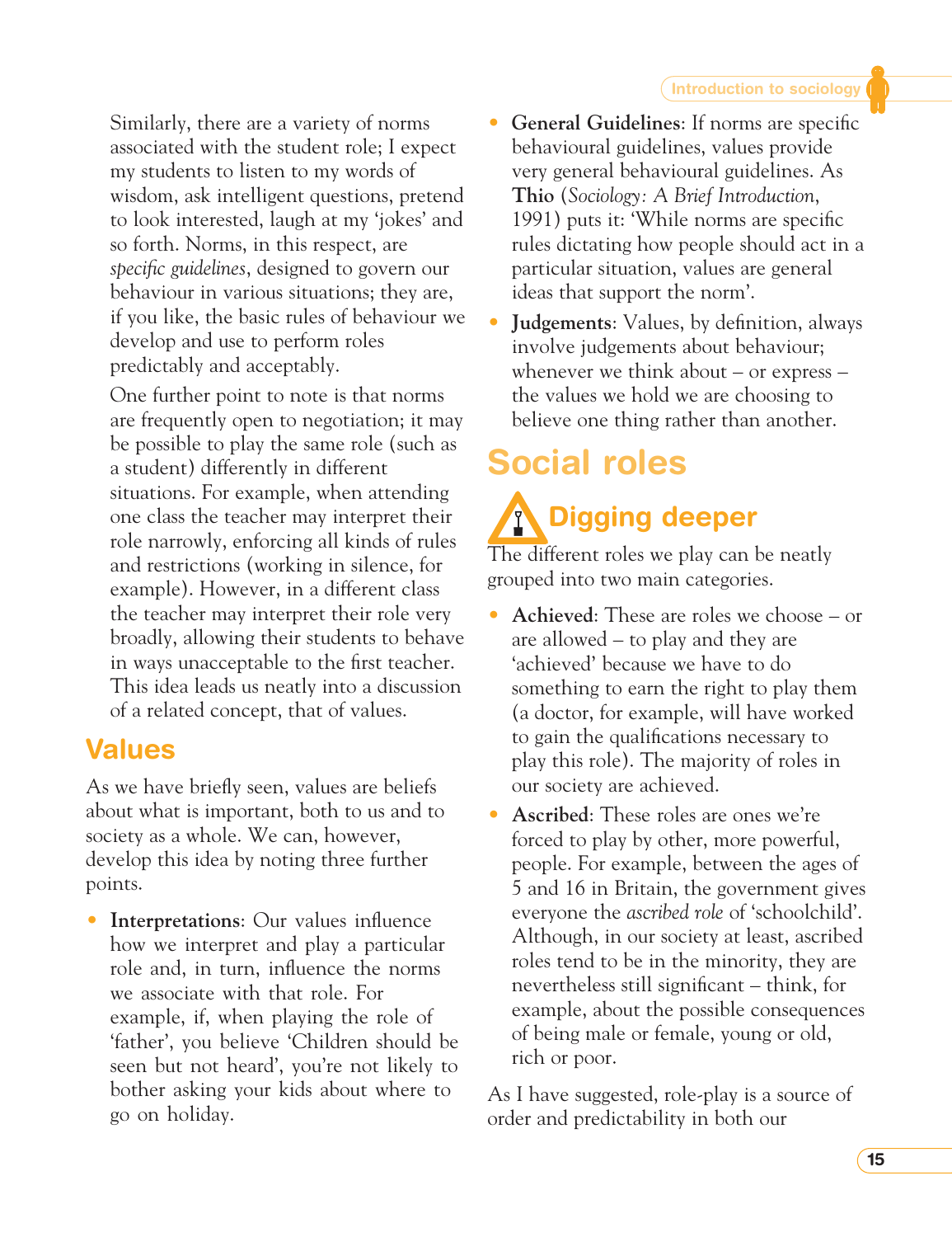individual and institutional relationships – which is one of the reasons we develop and play roles. Without them the social world would be a very confusing place – imagine, for example, a situation in which you could not remember what your relationship to everyone around you was supposed to be.

One benefit of role-play, therefore, is that once we've learned what's expected of us, we use that knowledge whenever we play that role – it helps us accomplish certain tasks. The teaching and learning process, for example, is made easier if both teacher and student behave towards each other in ways considered appropriate for their roles (think how difficult it is to learn if the teacher is unclear about what they're teaching or if students misbehave in the classroom).

Another aspect of social order, therefore, is that role-play helps us regulate both our behaviour and that of others. Role-playing is a way of controlling people's behaviour, for example, because the norms associated with each role give us *boundary markers* against which to judge acceptable and unacceptable behaviour. This idea of *social control* is important enough for us to consider in more detail in a moment.

One feature of role-play, as we've seen, is each role is played out in relation to other roles; a group of roles relating specifically to the role we're playing is called a **role-set** and an example of a student's role set might be:

- **•** other students
- **•** your class teacher
- **•** other teachers
- **•** caretaking staff
- **•** administration staff
- **•** your parent(s)/guardian(s).

This idea leads us inexorably to a further concept related to roles and role-sets, called **social status**. As I have suggested, social status involves the 'level of respect we're expected to give someone playing a particular role'. Every role has an associated status and we can, for example, measure the status of a student against the status of a teacher. Alternatively, we could measure the status of a teacher against the status of the Queen. As with the concept of role, social status has two basic forms.

- **• Achieved** status involves doing something to earn that status – a teacher's status is earned, for example, because they have achieved the level of qualification and training necessary to play this role.
- **• Ascribed** status, on the other hand, is given to you, whether or not you want it. You may not, for example, have wanted the status of 'pupil', but you were given it regardless.

The way we feel about our status in relation to others affects the way we behave in certain situations. This is because status is closely related to a further concept, that of **power**. This involves the ability to force people to do something, regardless of their ability to resist. A teacher, for example, probably believes that, because their status is greater than that of their students, they are justified in:

- **•** setting students work do outside their class
- telling a noisy student to be quiet
- making an unruly student leave the class.

One final idea to note here is that, for all the advantages they give us in the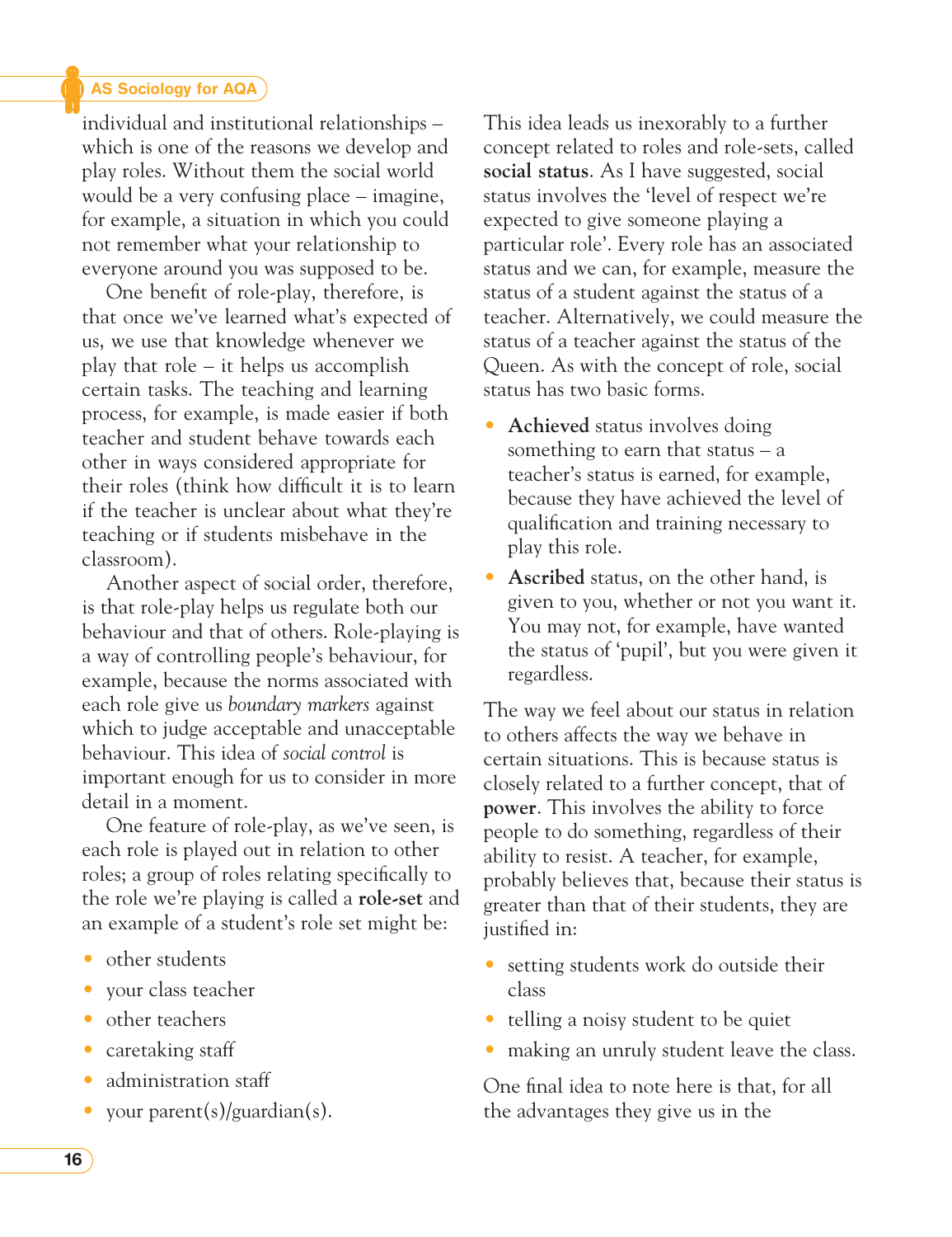organisation of our lives, the wide number and variety of roles we play occasionally causes us problems, one aspect of which we can note in terms of **role conflict**, which occurs when the norms consistent with one role prevent us from behaving in accordance with the norms consistent with another role. Imagine, for example, you play two different roles in your life:

- **• Student** role: For this, one norm is you have to be in class at 3 pm on a Friday.
- **• Part-time employee role**: When a crisis occurs at work your employer demands you start work 3 hours earlier than usual on a Friday. Instead of starting at 5 pm, they ask you to start at 2 pm.

This is a no-win situation for you. If you follow the norms associated with one role (student), you break the norms associated with the other (employee). The fact that it's not your fault and that whatever you choose will mean getting into trouble, merely makes you an innocent victim of role conflict.

### **Norms**

**Digging deeper**

Although you're probably not aware of it (and why should you be?), norms come in a variety of shapes and sizes which we can note as follows.

**• Folkways** (or informal norms) are a weak kind of norm; if you break them, the sanctions (penalties) involved are fairly minor. Folkways relate mainly to social politeness and customs. For example, when you meet someone you know it's

polite to greet them ('Hello') and expect them to respond in kind. Similarly, it's customary in our culture to send people birthday cards. In many ways folkways are examples of *situational* norms – they only apply in specific situations. Your failure to send me a birthday card is unlikely to worry me unduly, for the deceptively simple reason that I don't know you (it might have been nice if you'd made the effort, however); your failure to remember a loved one's birthday, on the other hand, is likely to result in some sort of penalty . . .

- **• Mores** (pronounced 'more-rays') are stronger norms and a failure to conform to them will result in a consequently stronger social response from whoever resents your failure to behave appropriately. In some ways it's useful to think of them as rules relating to particular situations – for example, a nosmoking policy in an office. Another example might be a rule that bans cheating in an exam.
- **• Laws** (legal or formal norms) are the strongest norms in any society. They are expressions of moral feelings and exist to explicitly control people's behaviour. Punishment for breaking legal norms varies in terms of their perceived seriousness. In our society, punishments vary from things like community orders and fines to life imprisonment (although in some societies, such as the USA or Saudi Arabia, capital punishment may be the most extreme sanction for breaking this type of norm).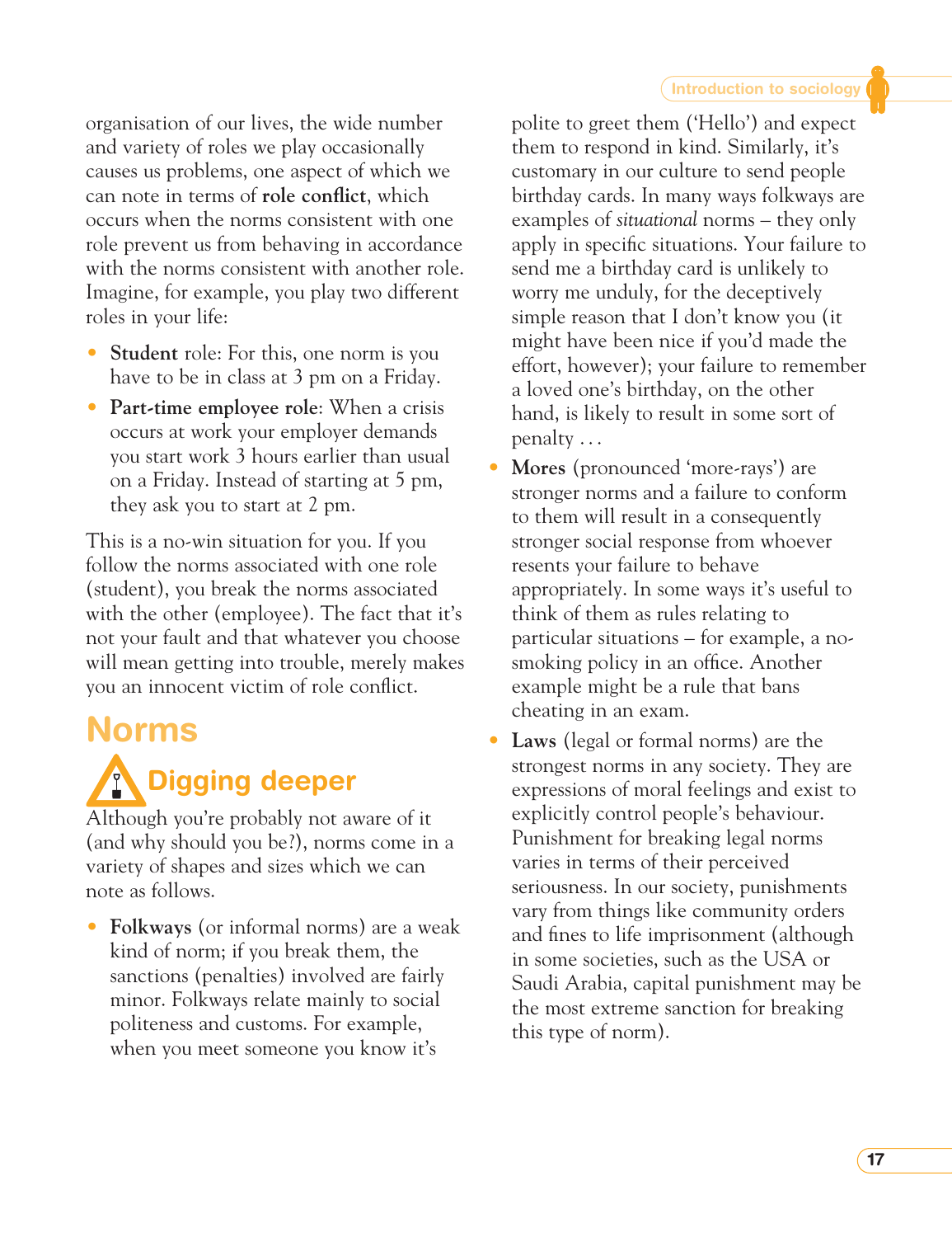## **Discussion point: exploring norms**

Exploring personal and cultural norms can be an interesting and sociologically rewarding experience because it helps us understand the nuts-and-bolts of cultural life.

In small groups, or as a class if you wish, choose one of the following to think about and discuss:

- the norms of window shopping
- when and how to kiss
- the gender norms of public lavatories
- personal space.

So far we have talked in general terms about the concept of culture, outlined in terms of a society having general beliefs that apply to the majority of its members. While this is both true and useful, it is interesting to note how this sense of belonging to the same culture can be broken down into more specific values and norms since, although we share many things with others, not every group has exactly the same values and norms – and this is where the concept of **sub-cultures** comes into its own. This concept refers to the idea of some (smaller) groups within a general culture sharing a particular way of life. Some examples that show the wide range of subcultural groups in our society might be:

- football supporters
- **•** train-spotters
- orthodox jews
- **•** travellers
- **•** A-level students.

We can use the last example – being part of a student sub-culture – to illustrate the

possible relationship between cultural and sub-cultural groups.

A student is part of a sub-cultural group with its own particular 'way of life' (attending classes, and doing all the things students are supposed to do.). However, just because they are part of this sub-culture doesn't mean they can't be part of other subcultural groups or, indeed, the culture of society as a whole.

While some of the values of a student sub-culture (wanting to get an A-level qualification, for example) and the norms associated with these values (such as gaining a qualification by passing examinations) may be different from the values and norms of other sub-cultures, they can still be part of the wider culture of society. Indeed, the reason you might value an educational qualification is precisely because it has a value in wider society. A prospective employer, for example, might offer you a job on the basis of your qualifications.

So far we have looked at the things we need to learn (roles, values, norms and so forth) in order to take our place in society. What we need to do next, therefore, is to look at how we learn these things – through a process called socialisation.

# **The socialisation process**

## **Preparing the ground**

Learning how to behave in ways that accord with the general expectations of others (in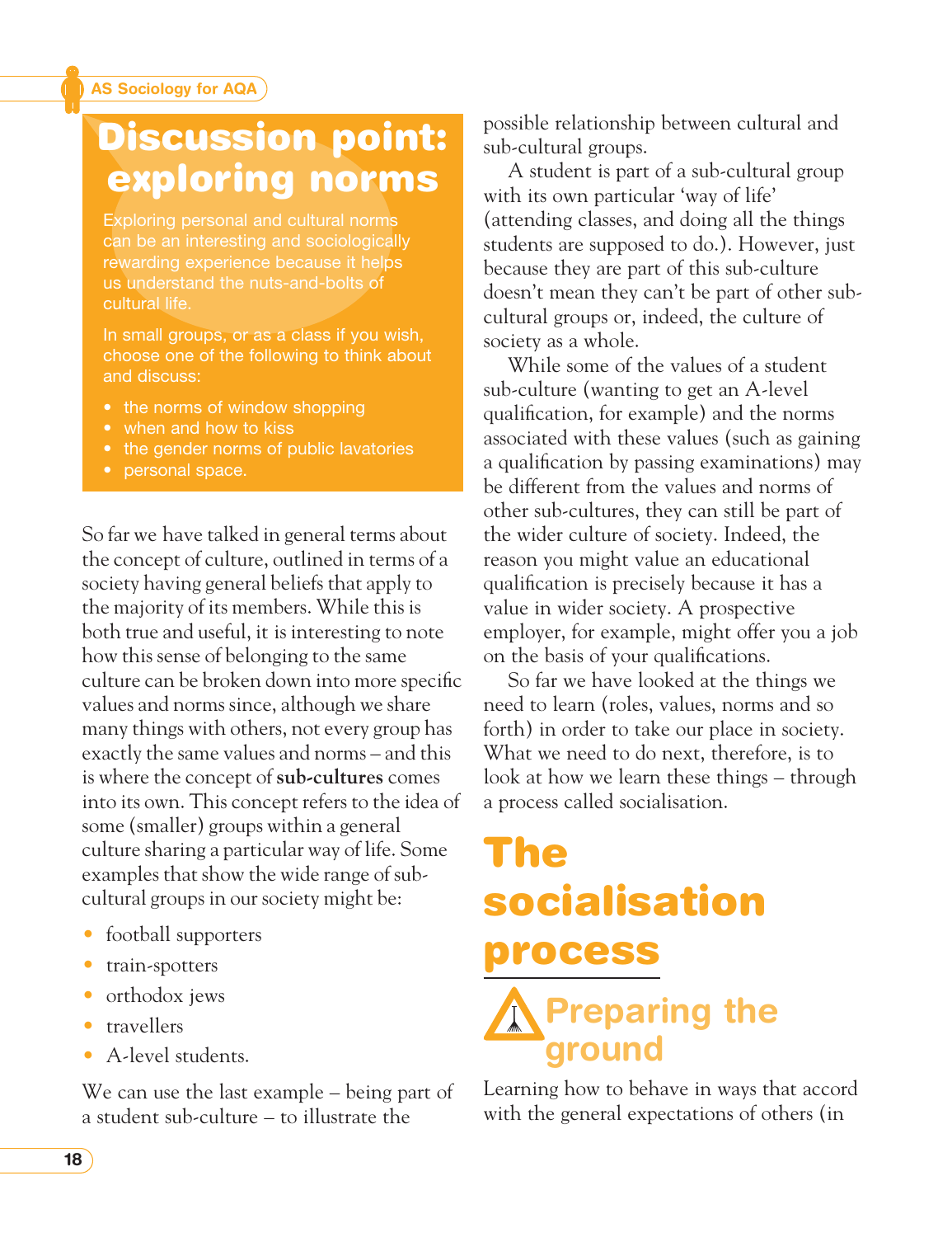short, to be socialised) is a process that begins at birth and continues throughout our life. We never stop learning how to behave, mainly because society is always changing and we are continually faced with learning how to behave in new and different situations (especially in terms our individual relationships). When we start to look at socialisation as a process, therefore, we can begin by identifying two basic types.

- **• Primary socialisation** occurs between the individual and those people in their life with whom they have *primary relationships*; that is a relationship involving close, personal and face-to-face interaction with the people responsible for doing the socialising. For most of us, the first primary relationship we form is with our parent(s); as we grow older, we form primary attachments with people we call friends and, eventually, perhaps, with other adults.
- **• Secondary socialisation**, on the other hand, occurs, as you can probably guess, between the individual and those people with whom they have secondary relationships – situations where the individual doesn't necessarily have close, personal and/or face-to-face contacts with the people responsible for the socialisation process. This form of socialisation represents the way we learn about the nature of the social world beyond our primary contacts, mainly because in our society we have to learn to deal with people we meet, the majority of whom are not emotionally close to us.

Given that the socialisation process – whether primary or secondary – involves both teaching and learning, we can talk about those responsible for teaching us roles,

norms, values and so forth as **agents of socialisation**. For most of us, the first *agency* responsible for primary socialisation is our family, and the main agents of socialisation are a child's parents (although brothers, sisters and wider relations – such as aunts, uncles and grandparents – may also be involved). The family group initially takes responsibility for teaching the basic things we need to learn as part of growing-up – how to walk, talk and use cultureappropriate tools (such as knives and forks), among other things.

Parents don't just teach the basics of 'becoming human', however. They are also influential in teaching basic values, such as their perception of right and wrong behaviour, how to relate appropriately to other people such as family, friends, strangers and so forth.

Although this socialisation process is lengthy and complicated (there's a great deal to learn), it is important not to see it as a situation where a socialising agent, such as a parent, simply teaches behaviour that is then copied without question. Although part of a child's socialisation does involve copying the behaviour they see around them (children frequently copy adult roles through their play, using games such as 'Mothers and Fathers' or 'Doctors and Nurses' to both mimic and practise behaviour), the child is also actively involved in the socialisation process.

Children, for example, don't always obey their parents and even at an early age, conflicts occur – the socialising efforts of parents, relatives and friends, for example, don't always neatly coincide. In addition, while the child is learning how to adapt to their environment they are changing the way the people around them behave (think,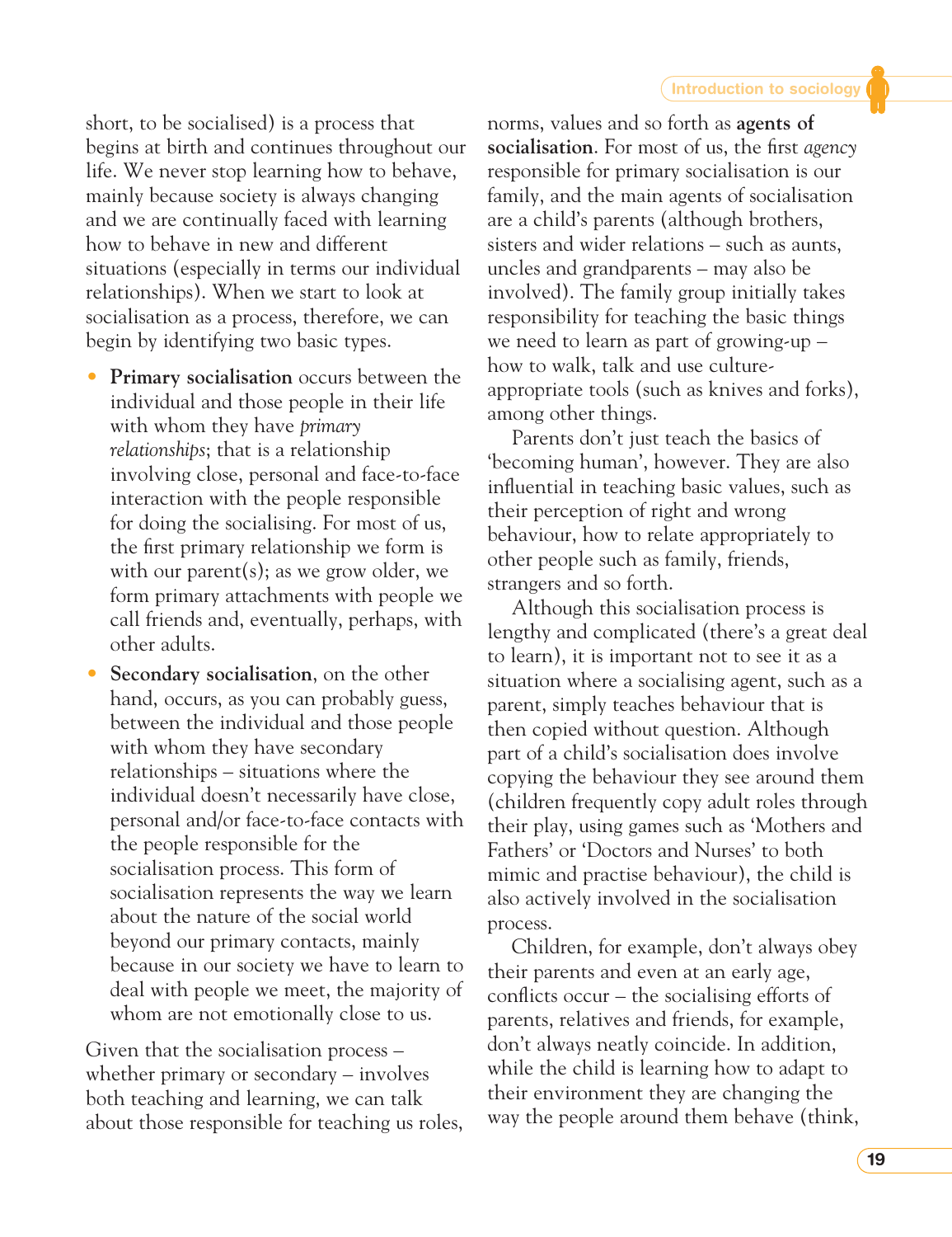for example, about how parental attitudes to your behaviour have changed as you have grown older).

Finally, perhaps, as we get a little older we start to make decisions for ourselves, based upon our experience; we learn, in effect, how to deal with other people by understanding the behaviour they expect of us.

Many of the things we learn during our initial, family-based, primary socialisation stay with us for life. This is because we learn the basic principles of 'being human', rather than simply a set of things we must or must not do. This is important because it means we can apply these principles to new and different situations. For example, we don't just learn how to relate to adults, we learn how to distinguish between different types of adult on the basis of their status and relationship to us – we don't, for example, behave towards a parent in the same way we behave towards a teacher or a complete stranger.

Young children, when introduced to unfamiliar adults, frequently become quiet and shy. This is because they are unsure about how they are expected to behave towards the stranger. The same process happens in any new situation. Teenage males and females, for example, may be initially shy and awkward in each other's company (for about 30 seconds, anyway). One of the main things socialised into us during this particular period of primary socialisation is a knowledge of *gender roles*; that is, what it means, in our society to be either masculine or feminine – something we will return to at a later point.

In terms of secondary socialising agencies, these may include schools, religious organisations, the mass media and so forth.

Associated agents of socialisation here would, therefore, include people like teachers, priests, television personalities and pop stars. In some cases, such as in school, we are in daily, face-to-face contact with the people socialising us without ever developing a primary attachment to them. In other cases, such as when admiring a particular film star, we may never meet them, yet we can still be influenced by what they look like, what they do and how they do it.

# **Digging deeper**

Before we examine examples of socialising agencies in more detail, we need to say a couple of things about the purpose of socialisation.

Firstly, primary socialisation is necessary because human infants require the assistance of other members of society to develop as both human beings (the walking, talking bit) and as members of a culture (the learning roles, norms and values bit). In terms of secondary socialisation, this is also necessary because, as **Talcott Parsons** (*The Social System*, 1951) argued, its main purpose (or function) is to 'Liberate the individual from a dependence upon the primary attachments and relationships formed within the family group.'

What Parsons meant by this is that, in modern societies, the vast majority of the people we meet are strangers and it would be both impossible and undesirable to relate to them in the same way we relate to people for whom we have great affection. We have, therefore, to learn **instrumental relationships**, or how to deal with people in terms of what they can do for us and what we can do for them in particular situations.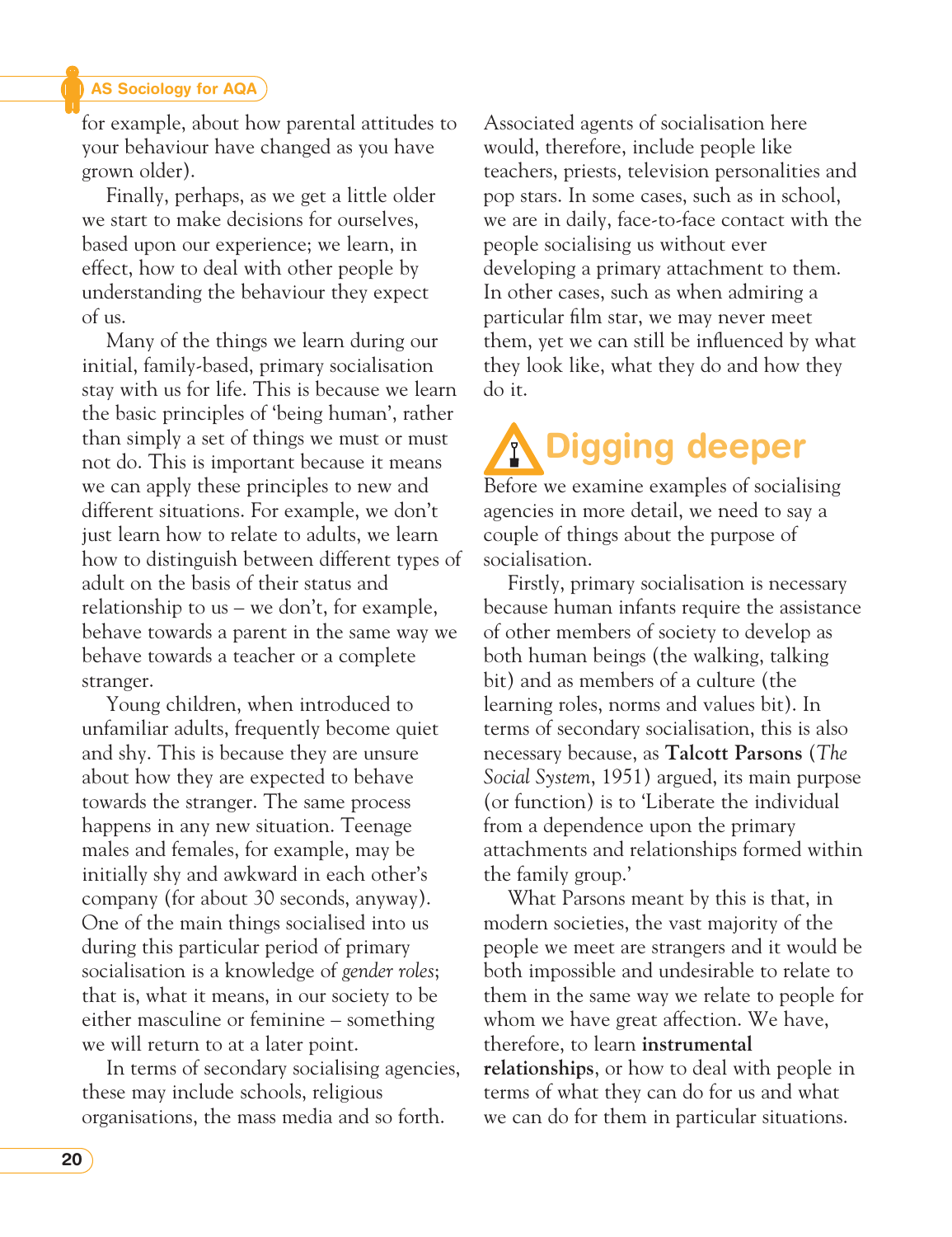For example, think about what life would be like if we only knew how to deal with people on the basis of primary social attachments (love, trust, affection and so forth). Whenever we went shopping, the assistant would deal with us as if we were a long lost and very dear friend. We might find this quite nice at first, but imagine having to deal with this sort of behaviour *every* time you passed someone in the street.

Secondly, although one purpose of socialisation is clearly to teach, it also has a further purpose, namely **social control**. The ideas we have examined so far have been largely concerned with the various ways people attempt to create order*,* stability and predictability in their own and other people's behaviour. In this respect, we have been indirectly talking about the way any society attempts to control the behaviour of its members. These controls affect not just the way people actually behave, but also the way they think about the nature of the world (both social and natural) in which they live. We can start to bring these ideas together under the general heading of social control and look a little more closely at the various forms of control in any society.

At its most basic, social control involves all of the things we do or have done to us that are designed to maintain or change behaviour. The primary socialisation process, for example, involves social control because it attempts to shape the way a child is raised. When we develop certain values and adopt particular norms, this too is a form of control since we are placing limits on what we consider to be acceptable (or normal) behaviour. Role-play is another a form of control because we are acting in ways people consider appropriate in certain situations. We can think about social control, at least

initially, in terms of **rules**. Social life, in this respect, is a life-long process of rule-learning. We may not always agree with those rules (nor do we always obey them, come to that), but the fact remains they exist and we have to take note of their existence. People, therefore, create behavioural rules as the basis for social organisation and since we always have a choice as to whether or not we obey these rules, they are supported by **sanctions** – things we do to make people conform to our expectations and which can be one of two types.

- **• Positive sanctions** (or rewards) are the nice things we do to make people behave in routine, predictable, ways. Examples here might be things like buying a child an ice cream to make it stop crying (an odd example of the way breaking a norm can actually bring a reward) or awarding a student a valuable qualification if they pass an AS-level exam.
- **• Negative sanctions** (or punishments) are the not-very-nice things we do to try to make people conform. There are a vast range of negative sanctions in our society, from not talking to people if they annoy us to putting them in prison. The ultimate negative sanction, perhaps, is to kill someone.

Social controls are, as I have suggested, closely related to norms and just as there are two basic types of norm (informal and formal), we can talk about there two basic types of social control.

**• Formal social controls** may be based on the idea of legal norms (laws). That is, written rules of behaviour that, theoretically, apply equally to everyone (although not all societies apply formal